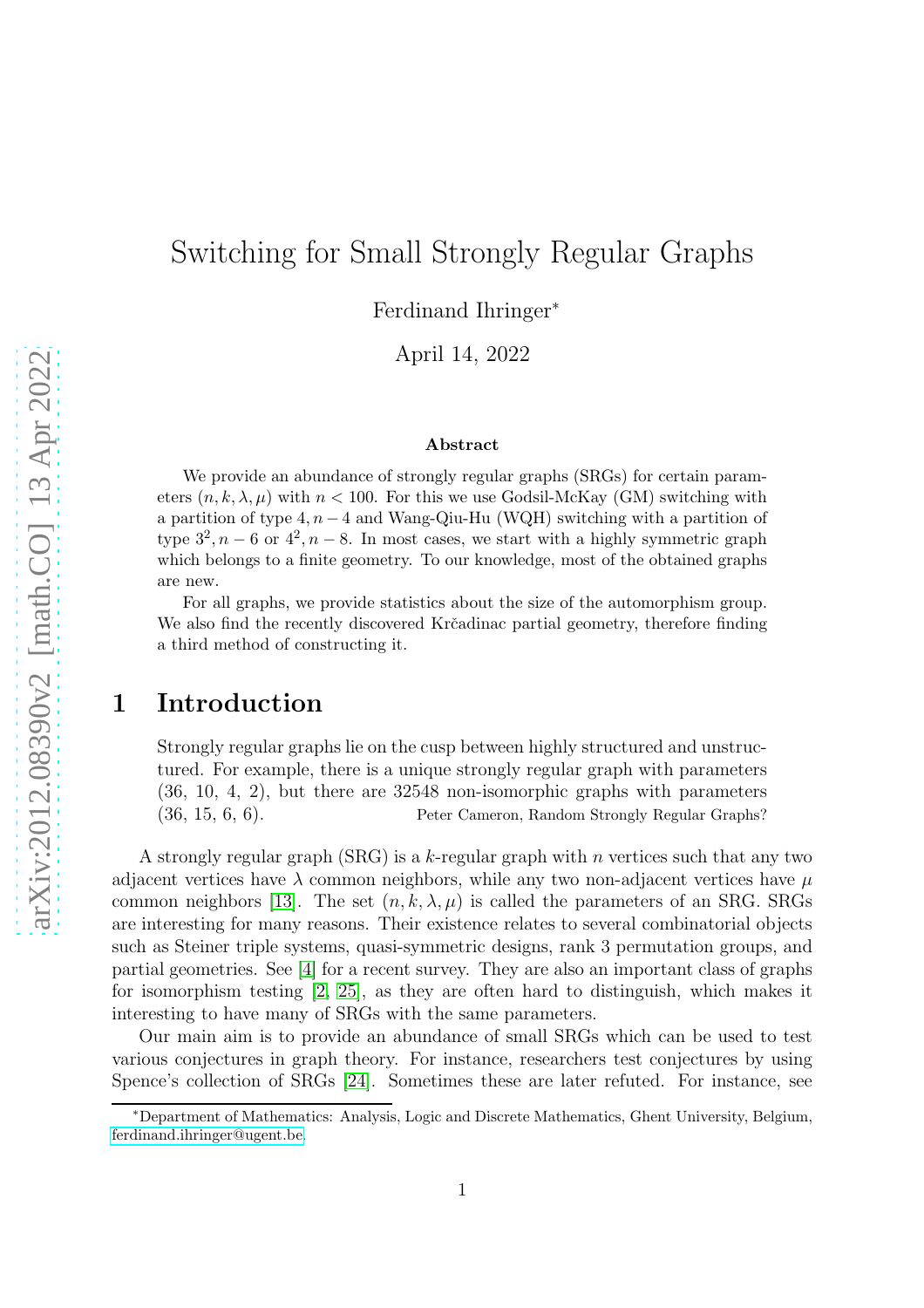[\[11\]](#page-16-3). A larger selection of easily accessible SRGs as well as an easy method will hopefully lead to "better" conjectures.

An additional motivation for this paper that the current draft of [\[4\]](#page-16-1) cites some of the data of this document and we want to provide a proper reference.

Let us recall a special case of Godsil-McKay (GM) switching [\[10\]](#page-16-4) and Wang-Qiu-Hu (WQH) switching [\[28\]](#page-17-2).

<span id="page-1-0"></span>**Theorem 1** (GM Switching). Let  $\Gamma$  be a graph whose vertex set is partitioned as  $C \cup D$ . Assume that the induced subgraph on C is regular. Suppose that each  $x \in D$  either has 0,  $|C|/2$ , or  $|C|$  neighbours in C. Construct a new graph  $\overline{\Gamma}$  by switching adjacency and non-adjacency between  $x \in D$  and C when  $|\Gamma(x) \cap C| = |C|/2$ . Then  $\Gamma$  and  $\overline{\Gamma}$  are cospectral.

<span id="page-1-1"></span>**Theorem 2** (WQH Switching). Let  $\Gamma$  be a graph whose vertex set is partitioned as  $C_1 \cup C_2 \cup D$ . Assume that the induced subgraphs on  $C_1, C_2$ , and  $C_1 \cup C_2$  are regular, and that the induced subgraphs on  $C_1$  and  $C_2$  have the same size and degree. Suppose that each  $x \in D$  either has the same number of neighbors in  $C_1$  and  $C_2$ , or  $\Gamma(x) \cap (C_1 \cup C_2) \in$  ${C_1, C_2}$ . Construct a new graph  $\overline{\Gamma}$  by switching adjacency and non-adjacency between  $x \in D$  and  $C_1 \cup C_2$  when  $\Gamma(x) \cap (C_1 \cup C_2) \in \{C_1, C_2\}$ . Then  $\Gamma$  and  $\overline{\Gamma}$  are cospectral.

Cospectral SRGs have the same parameters, so WQH switching applied to an SRG yields an SRG with the same parameters. The aim of this paper is to provide a large collection of SRGs which can be generated by WQH switching with a partition of type  $2^2$ ,  $n-4$  or  $3^2$ ,  $n-6$ . Note that WQH switching with a partition of type  $2^2$ ,  $n-4$ corresponds to Godsil-McKay switching as remarked in [\[15\]](#page-17-3). It was shown by Abiad and Haemers [\[1\]](#page-16-5) (for  $q = 2$ ), and the author [\[14,](#page-16-6) [15\]](#page-17-3) (for all q) that this technique works for certain families of SRGs. Here we present a more thorough investigation for small parameter sets.

Note that WQH switching was "almost" observed in Definition 3 of [\[3\]](#page-16-7) by Behbahani, Lam, and Ostergård. This led to a similar investigation.

Our results are summarized as follows. Write  $GM(m)$  (respectively,  $WQH_{\ell}(m)$ ) if we apply WQH switching up to m times with a partition of type  $2^2$ ,  $n-4$  (respectively,  $\ell^2$ ,  $n-6$ ) to our seed graph. Definitions of the graphs are in the corresponding subsections.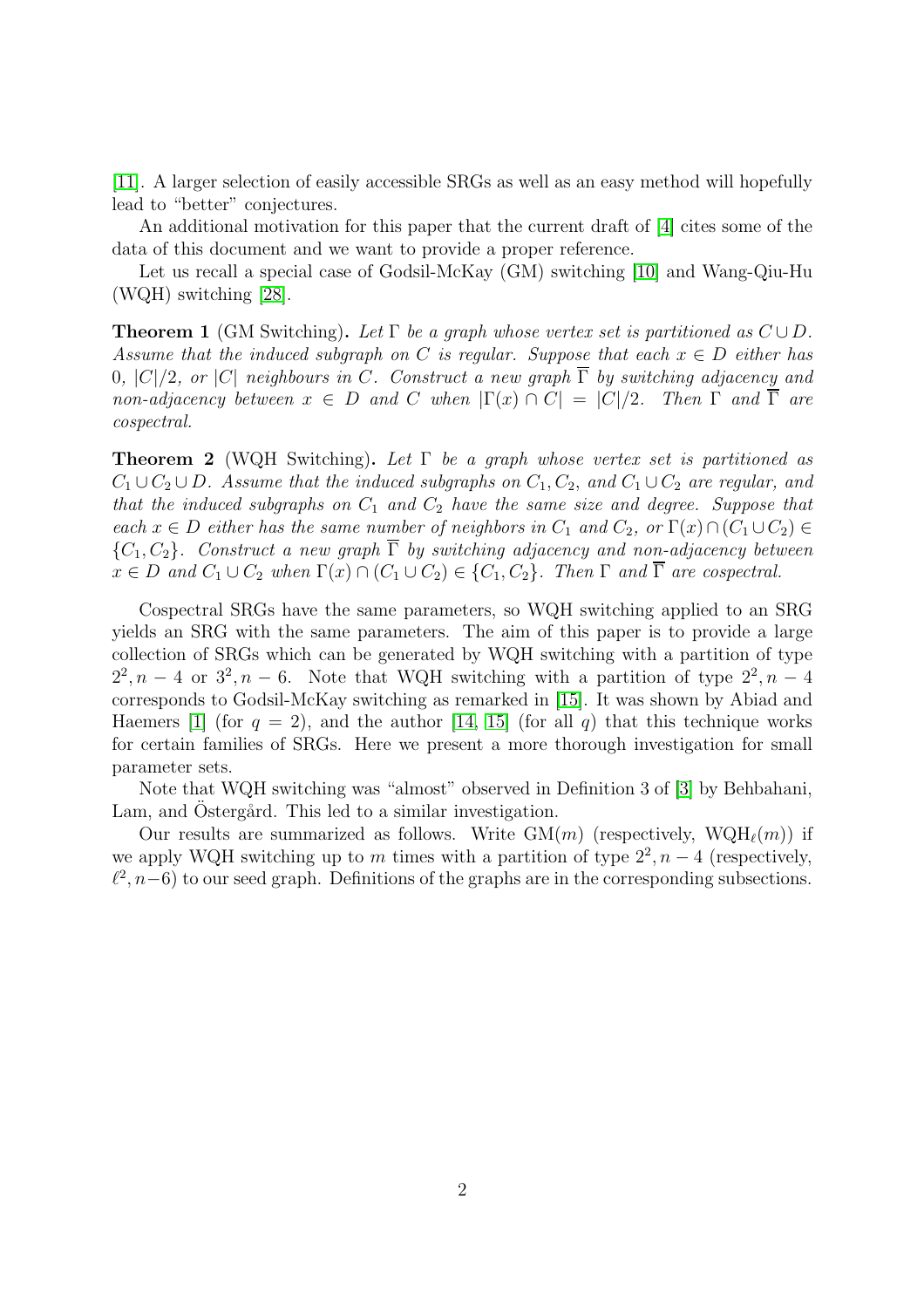| (n,d,c,a)         | $^{\#}$    | Type            | Seed                             |
|-------------------|------------|-----------------|----------------------------------|
| (57, 24, 11, 9)   | 31,490,375 | GM(9)           | S(2,3,19)                        |
| (63, 30, 13, 15)  | 13,505,292 | GM(5)           | Sp(6,2)                          |
| (64, 21, 8, 6)    | 76,323     | $GM(\infty)$    | Bilin(2,3,2)                     |
| (64, 27, 10, 12)  | 8,613,977  | GM(5)           | $VO^{-}(6,2)$                    |
| (64, 28, 12, 12)  | 11,063,360 | GM(5)           | $VO^+(6,2)$                      |
| (70, 27, 12, 9)   | 78,900,835 | GM(10)          | S(2,3,21)                        |
| (81, 24, 9, 6)    | 7,441,608  | $WQH_3(6)$      | $VNO^{+}_{4}(3)$                 |
| (81, 30, 9, 12)   | 16,565,438 | $WQH_3(\infty)$ | vLS $pg(5, 5, 2) \cong VNO4-(3)$ |
| (81, 32, 13, 12)  | 21,392,603 | $WQH_3(6)$      | Bilin(2,2,3)                     |
| (85, 30, 3, 5)    | 237,787    | $WQH_4(5)$      | Sp(4,4)                          |
| (96, 19, 2, 4)    | 178,040    | $WQH_4(6)$      | Haemers(4)                       |
| (96, 20, 4, 4)    | 133,005    | $WQH_4(6)$      | GQ(5,3)                          |
| (120, 63, 30, 36) | 4,708,637  | GM(4)           | $NO_{8}^{+}(2)$                  |

We provide the number of new graphs after each switching step and the automorphism group sizes for all graphs.

All graphs can be found on the homepage of the author in Nauty's graph6 format: <http://math.ihringer.org/srgs.php>. There we also provide selected versions of the used C program.

### 2 Finding Partitions and Other Technicalities

Our investigation of the individual switching classes itself is very standard. We keep a list of canonical representatives for all graphs which we encounter in our search tree, see [\[18,](#page-17-4) §4.2.1]. The canonical representatives are given by McKay's and Piperno's nauty-traces [\[22\]](#page-17-5). A tiny self-written C program applies the switching. We also used nauty-traces to calculate the sizes of the automorphism groups.

We use cliquer by Ostergård [\[23\]](#page-17-6) to calculate clique numbers in some cases. In two cases we use the default SRG with the right parameters from Sage [\[26\]](#page-17-7), relying on Cohen's and Pasechnik's implementation of Brouwer's SRG database [\[8\]](#page-16-8). Due to hardware constraints, we usually ended our search at around 10 million SRGs. A particular emphasize was put on parameters  $(70, 27, 12, 9)$  as the existence of any partial geometry  $pq(6, 6, 4)$ is open.

Our partition finding method is very simple and is described in the following. Our vertex set is labeled  $V = \{1, \ldots, n\}$  and the adjacency matrix of the graph is A.

### **2.1** Type  $2^2, n-4$

For WQH switching with a partition of type  $2^2$ ,  $n-4$ , we actually implemented GM switching with a partition of type  $4, n-4$ . The partition  $C \cup D$  has to satisfy these conditions: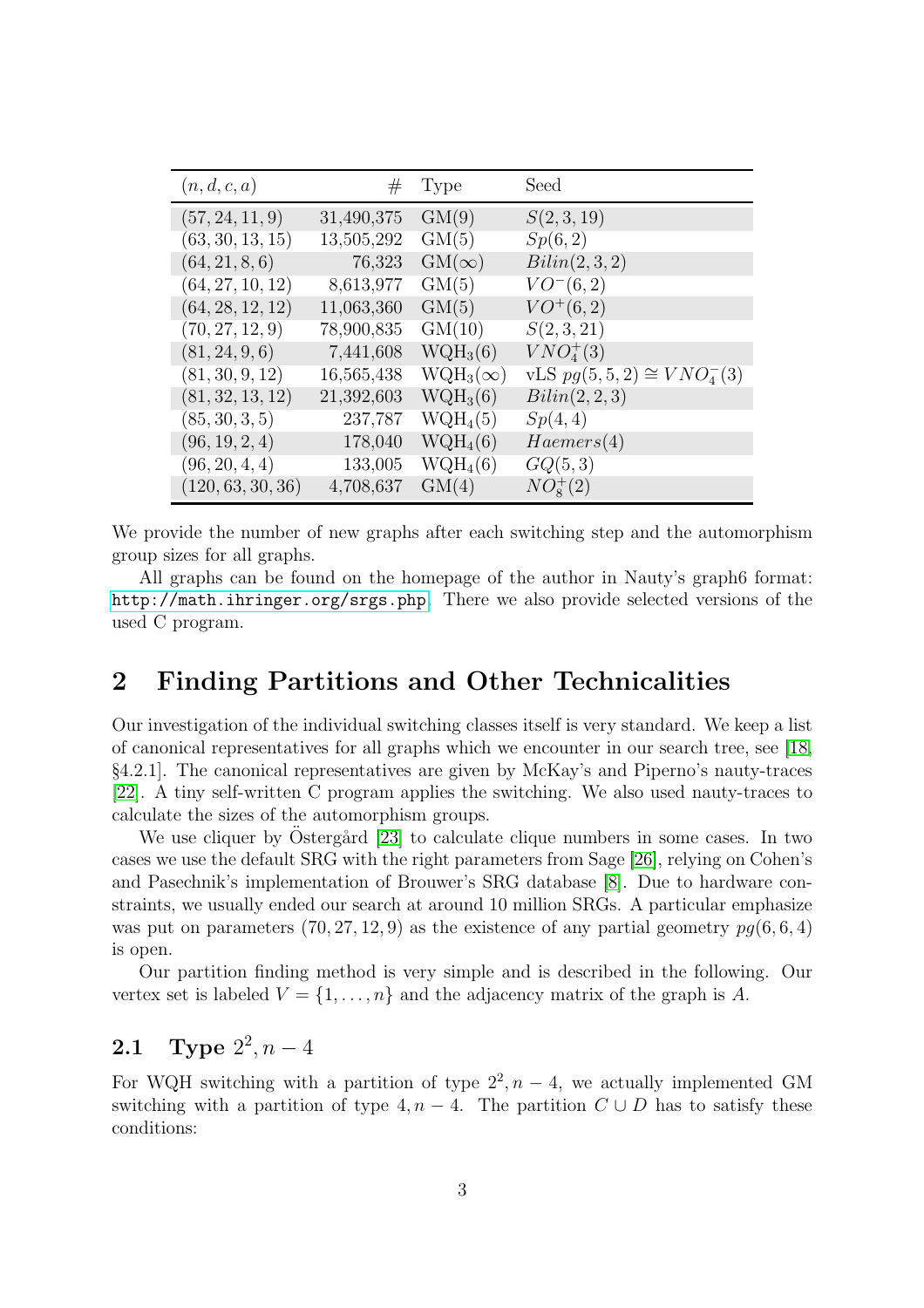- <span id="page-3-1"></span><span id="page-3-0"></span>(A) The induced subgraph on  $C$  is regular.
- <span id="page-3-2"></span>(B) All  $x \in D$  satisfy  $|\Gamma(x) \cap C| \in \{0, 2, 4\}.$
- (C) There exists an  $x \in D$  with  $|\Gamma(x) \cap C| = 2$ .

The last condition is not stated in Theorem [1](#page-1-0) above, but  $\Gamma = \overline{\Gamma}$  otherwise.

Most of our graphs have no symmetries, so we naively iterate through all 4-tuples  $(c_1, c_2, c_3, c_4)$  with  $c_1 < c_2 < c_3 < c_4$  in a nested loop.

We only check the conditions in the inner loop. We check first for [\(A\)](#page-3-0) as it (naively) only involves accessing up to  $|C|(|C|-1) = 12$  entries of A, while [\(B\)](#page-3-1) and [\(C\)](#page-3-2) might access up to  $|D| \cdot |C| = 4(n-4)$  entries of A. We tried more sophisticating methods of pruning, but these were bad for performance.

### **2.2** Type  $3^2, n-6$

For WQH switching with a partition of type  $3^2$ ,  $n-6$ , the partition  $C_1 \cup C_2 \cup D$  has to satisfy the following conditions:

<span id="page-3-5"></span><span id="page-3-4"></span>(A) The induced subgraph on  $C_1$  is regular with some degree  $k_1$ .

<span id="page-3-6"></span>(B) The induced subgraph on  $C_2$  is regular with degree  $k_1$ .

<span id="page-3-3"></span>(C) The bipartite subgraph between  $C_1$  and  $C_2$  (with the edges of  $\Gamma$ ) is regular.

<span id="page-3-7"></span>(D) All  $x \in D$  satisfy  $|\Gamma(x) \cap C_1| = |\Gamma(x) \cap C_2|$  or  $\Gamma(x) \cap (C_1 \cup C_2) \in \{C_1, C_2\}.$ 

(E) The second case of [\(D\)](#page-3-3) occurs.

While Theorem [2](#page-1-1) asks the induced subgraph in  $C_1 \cup C_2$  to be regular, in light of [\(A\)](#page-3-4) and [\(B\)](#page-3-5), testing for [\(C\)](#page-3-6) suffices and is faster.

We iterate in a nested for-loop through all 6-tuples  $(c_1, c_2, c_3, c_4, c_5, c_6)$  with  $c_1 < c_2 <$  $c_3$  and  $c_1 < c_4 < c_5 < c_6$ . Here  $C_1 = \{c_1, c_2, c_3\}$  and  $C_2 = \{c_4, c_5, c_6\}$ .

Discarding partial tuples early is advisable: Write  $\tilde{C}_m = \{c_i : i \leq m\}$ . We discard  $\tilde{C}_3 = C_1$  if it does not satisfy [\(A\)](#page-3-4). We discard  $\tilde{C}_5$ , if we can no longer satisfy [\(B\)](#page-3-5). This is very straightforward: If the induced subgraph on  $C_1 = \tilde{C}_3$  is complete, then we test for  $A_{c_4,c_5} = 1$ . If the induced subgraph is empty, then we test for  $A_{c_4,c_5} = 0$ . We also discard  $\tilde{C}_5$  in the following two cases which derive from [\(C\)](#page-3-6): if  $|\Gamma(c_4) \cap \tilde{C}_3| \neq |\Gamma(c_5) \cap \tilde{C}_3|$ ; if  $||\Gamma(c_1) \cap \{c_4, c_5\}| - |\Gamma(c_i) \cap \{c_4, c_5\}|| > 1$  for any  $i \in \{2, 3\}$ . In the inner loop, we test in this order:  $(C)$ ,  $(B)$ ,  $(D)$ ,  $(E)$ .

For the case  $4^2$ ,  $n-8$  we wrote a generic program which follows the spirit of the pruning rules above.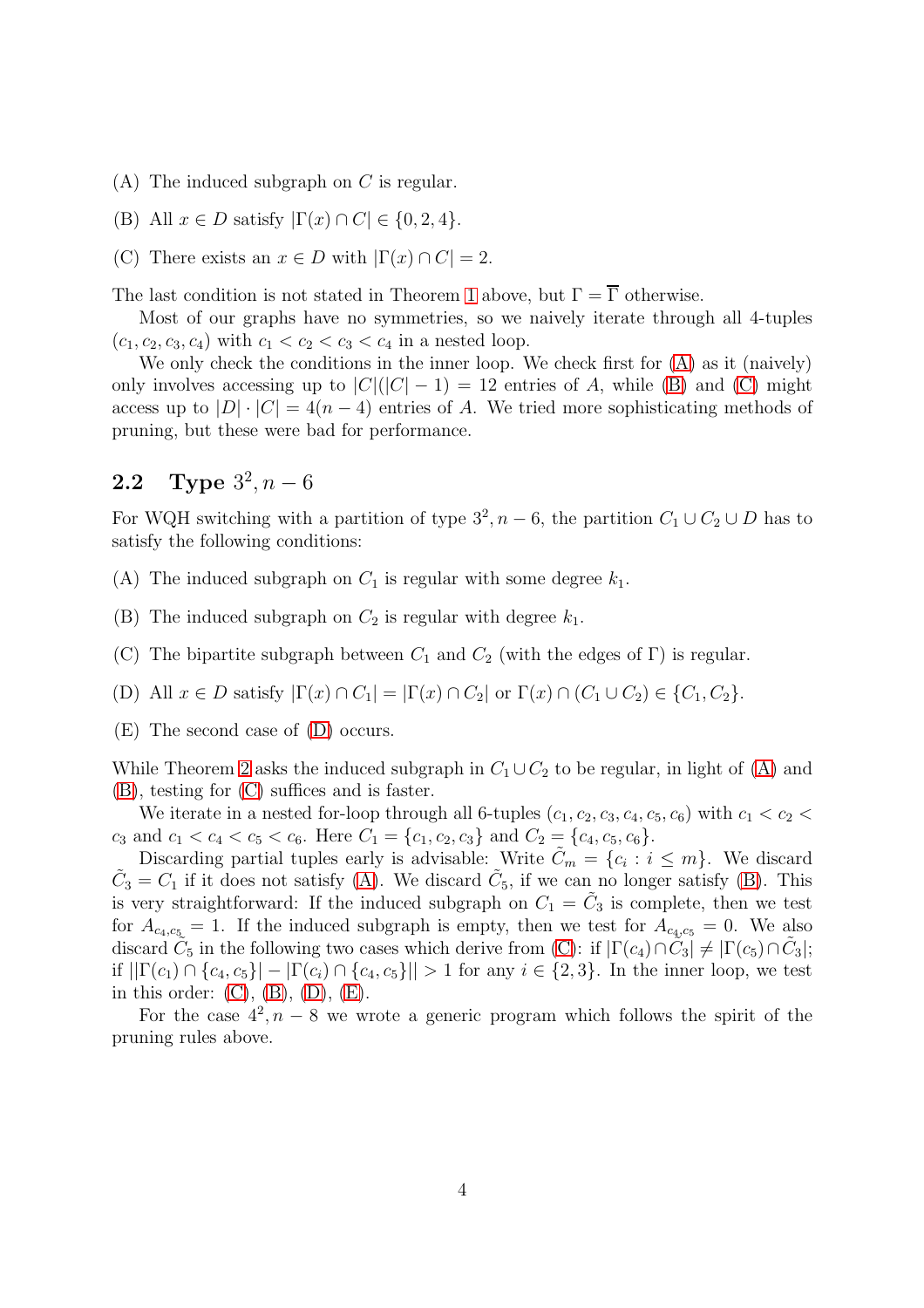#### 3 SRGs

#### 3.1 Very Small Parameters

SRGs with very small parameters are discussed in [\[3\]](#page-16-7). For instance, there are at least 342 SRGs with parameters (49, 18, 7, 6) and one has a GM switching class of size 175.

#### 3.2 SRG(57,24,11,9)

Note that there is a one-to-one correspondence between Steiner triple systems and SRGs derived from a Steiner triple system [\[17,](#page-17-8) [25\]](#page-17-0). In particular, the complete classification of Steiner triple systems of order 19 [\[17\]](#page-17-8) yields a large amount of SRGs with parameters (57, 24, 11, 9). All of our graphs might be included in the 11,084,874,829 SRGs of [\[17\]](#page-17-8). Similarly to [\[15,](#page-17-3) Theorem 4] one can see that certain cycle switches of designs (see [\[16\]](#page-17-9)) can be interpreted as WQH switchings. In particular, the so-called Pasch switching corresponds to WQH switching with a partition of type  $2^2$ ,  $n-4$ , that is GM switching with a partition of type 4,  $n-4$ . To our knowledge, this was first observed in [\[3\]](#page-16-7). There it is also observed that GM switching leads to non-geometric SRGs. The authors of [\[3\]](#page-16-7) only found 338,536 SRGs by GM switching which is surprisingly small compared to our number.

The number of graphs after applying  $GM$  switching up to i times:

|     |  | $0 \quad 1 \quad 2 \quad 3$ |  |  |  |                                                                                                                       |
|-----|--|-----------------------------|--|--|--|-----------------------------------------------------------------------------------------------------------------------|
| New |  |                             |  |  |  | $1 \quad 9 \quad 102 \quad 829 \quad 5.408 \quad 31.409 \quad 171.607 \quad 913.192 \quad 4.826.290 \quad 25.541.528$ |
|     |  |                             |  |  |  | Total 1 10 112 941 6.349 37.758 209.365 1.122.557 5.948.847 31.490.375                                                |

The automorphism group sizes are as follows.

| G |                             | 2 3 6 9 |  |  |
|---|-----------------------------|---------|--|--|
|   | SRGs 31,489,648 468 255 1 3 |         |  |  |

#### <span id="page-4-0"></span>3.3 SRG(63, 30, 13, 15)

Let us give a short description of the collinearity graph of  $Sp(2d, q)$ : Vertices are 1dimensional subspaces of  $\mathbb{F}_q^{2d}$ . Two 1-dimensional subspaces are adjacent if they are perpendicular with respect to the bilinear form  $x_1y_2 - x_2y_1 + \ldots + x_{2d-1}y_{2d} - x_{2d}y_{2d-1}$ . For  $(d, q) = (3, 2)$ , this graph has the desired parameters. WQH switching works for  $Sp(2d, q)$ , see [\[1\]](#page-16-5) for  $q = 2$  and [\[14,](#page-16-6) [15\]](#page-17-3) for the general case.

Some basic facts about  $Sp(6,2)$ : It has an automorphism group of size 1,451,520, clique number 7 and coclique number 7. SRGs with the same parameters as  $Sp(6,2)$ have spectrum  $(30, 3^{35}, -5^{27})$ , clique number at most 7 and coclique number at most 9. More details on  $Sp(6, 2)$  can be found in [\[4,](#page-16-1) §10.21].

The number of graphs after applying GM switching up to  $i$  times: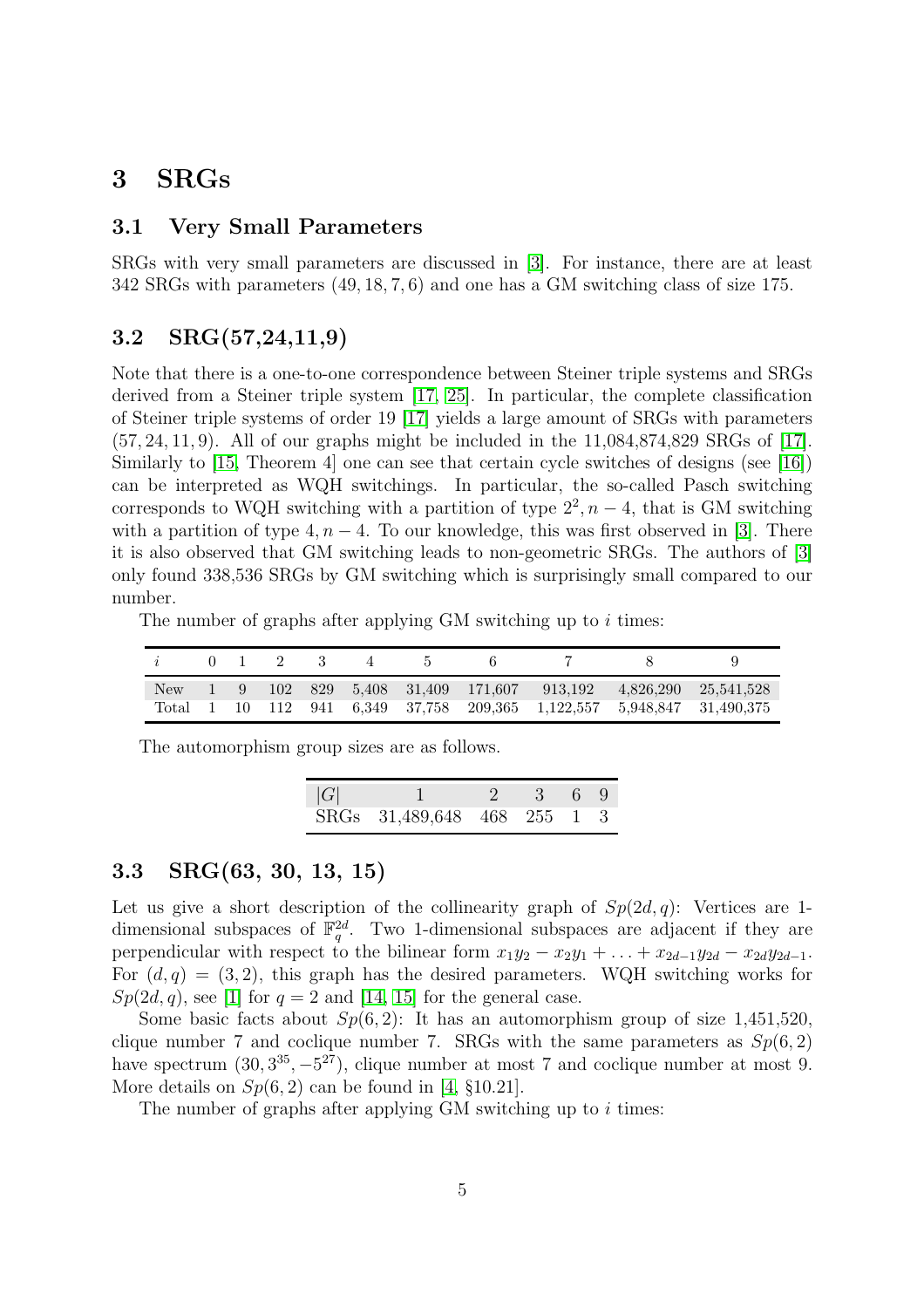| i |  | $0 \t1 \t2$ | - 3 | $\Delta$                              |
|---|--|-------------|-----|---------------------------------------|
|   |  |             |     | New 1 2 52 3,275 254,097 13,247,865   |
|   |  |             |     | Total 1 3 55 3,330 257,427 13,505,292 |

The automorphism group sizes are as follows.

| $G\$           | <b>SRGs</b> | G   | <b>SRGs</b>  | G     | <b>SRGs</b>    | $\,G$     | <b>SRGs</b>  |
|----------------|-------------|-----|--------------|-------|----------------|-----------|--------------|
| $\mathbf{1}$   | 8,226,588   | 18  | 3            | 192   | 28             | 4,608     | $\mathbf{1}$ |
| $\overline{2}$ | 4,428,326   | 20  | $\mathbf{1}$ | 256   | 32             | 1,451,520 | 1            |
| 3              | 531         | 24  | 107          | 288   | $\overline{2}$ |           |              |
| 4              | 648,049     | 32  | 45,390       | 320   | 1              |           |              |
| 5              | 5           | 36  | 4            | 384   | 10             |           |              |
| 6              | 501         | 40  | 1            | 512   | 3              |           |              |
| 8              | 135,468     | 48  | 54           | 576   | $\overline{2}$ |           |              |
| 9              |             | 64  | 1,605        | 640   | $\mathbf 1$    |           |              |
| 10             | 8           | 96  | 50           | 768   | $\overline{2}$ |           |              |
| 12             | 241         | 128 | 130          | 1,344 |                |           |              |
| 16             | 18,136      | 160 | 6            | 1,536 | 3              |           |              |



The number of cliques of size 7. We also found graphs in  $\mathcal F$  with no cliques of size 6, but these examples are not reached in five steps.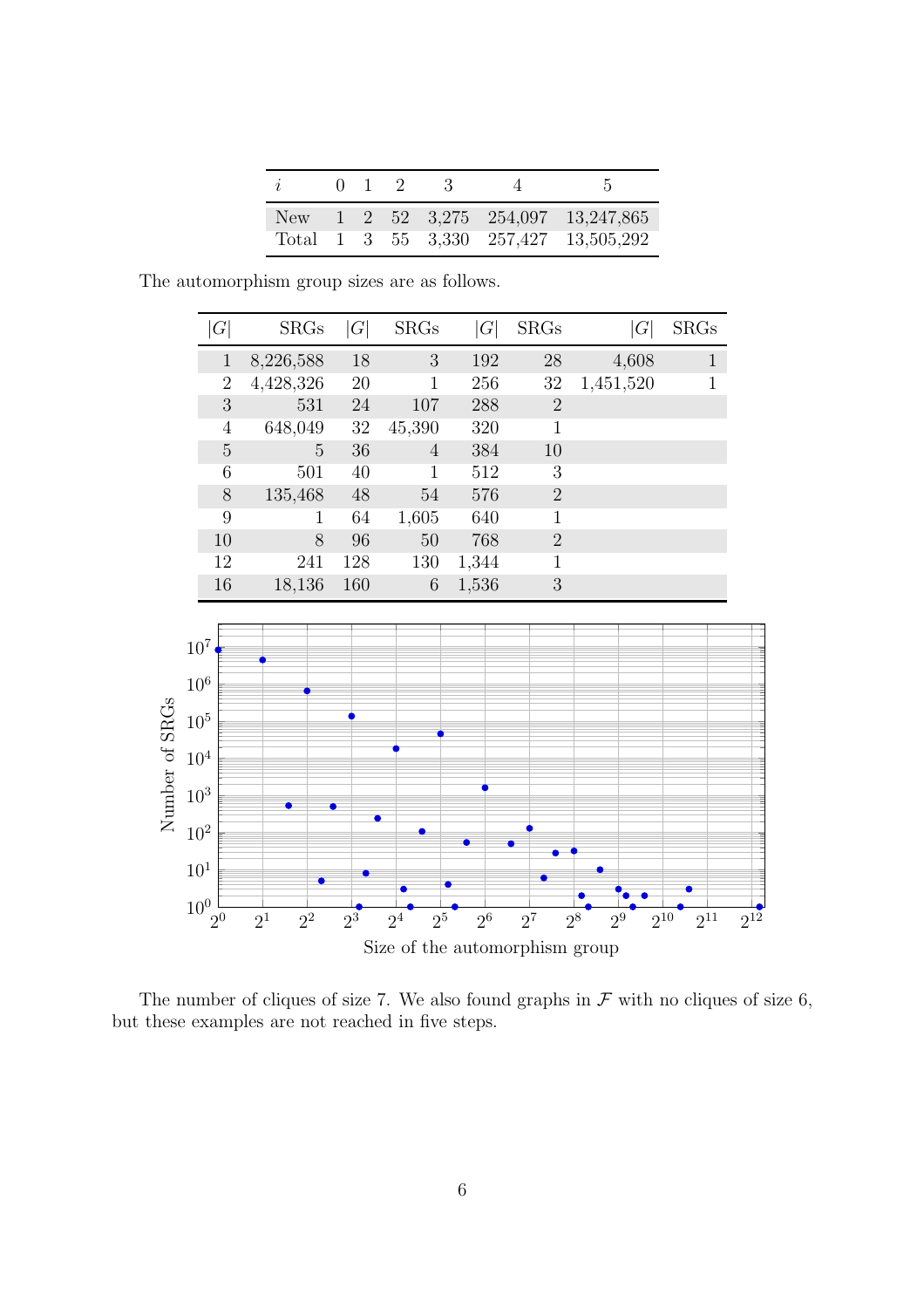| $_{\rm Cls}$   | $\rm SRGs$ | $\mathrm{Cls}$ | $\rm SRGs$ | $_{\rm Cls}$ | SRGs    | $_{\rm Cls}$ | <b>SRGs</b>    |
|----------------|------------|----------------|------------|--------------|---------|--------------|----------------|
| $\theta$       | 24         | 18             | 530,185    | 36           | 19,761  | 54           | 3              |
| 1              | 54         | 19             | 1,214,285  | 37           | 77,842  | 55           | 2,060          |
| $\overline{2}$ | 202        | 20             | 497,876    | 38           | 10,441  | 56           | $\overline{2}$ |
| 3              | 2,837      | 21             | 1,015,163  | 39           | 100,499 | 57           | 29             |
| 4              | 2,574      | 22             | 433,987    | 40           | 3,668   | 59           | 227            |
| 5              | 15,844     | 23             | 1,052,324  | 41           | 24,189  | 60           | 3              |
| 6              | 15,519     | 24             | 346,865    | 42           | 1,490   | 61           | 13             |
| 7              | 76,236     | 25             | 705,665    | 43           | 32,343  | 62           | 2              |
| 8              | 53,325     | 26             | 263,539    | 44           | 404     | 63           | 198            |
| 9              | 199,053    | 27             | 699,321    | 45           | 6,777   | 67           | 29             |
| 10             | 131,289    | 28             | 180,134    | 46           | 215     | 71           | 69             |
| 11             | 436,005    | 29             | 400,493    | 47           | 14,592  | 79           | 7              |
| 12             | 246,544    | 30             | 120,076    | 48           | 72      | 87           | 6              |
| 13             | 694,608    | 31             | 420,594    | 49           | 1,560   | 103          | 1              |
| 14             | 379,654    | 32             | 67,720     | 50           | 30      | 135          | 1              |
| 15             | 1,025,530  | 33             | 178,932    | 51           | 2,918   |              |                |
| 16             | 480,205    | 34             | 40,152     | 52           | 22      |              |                |
| 17             | 1,087,195  | 35             | 191,629    | 53           | 181     |              |                |

While a partial geometry of type  $pg(6, 4, 3)$  is known, none of the 29,017 graphs with at least 45 cliques belongs to a partial geometry.

#### 3.4 SRG(64,21,8,6)

See §[3.10](#page-11-0) for a description of the graph  $Bilin(2, 3, 2)$  which has the right parameters. The search in [\[3\]](#page-16-7) found more than 500,000 SRGs, while the GM switching class of  $Bilin(2, 3, 2)$ has only size 76,323, therefore we omit any further details. We calculated the index chromatic number of a random subset of size 1000, but failed to find a counterexample to the conjecture in  $[7]$ , namely that the chromatic index of an SRG with n even is always k unless the SRG is the Petersen graph.

#### 3.5 SRG(64,27,10,12)

Let us give a short description of the graph  $VO^-(2d, q)$ . Let  $Q(x) = \alpha x_1^2 + \beta x_1 x_2 + x_2^2 + \beta x_1 x_3 + \beta x_2 x_4$  $\ldots + x_{2d}^2$  such that  $\alpha x_1^2 + \beta x_1 x_2 + x_2^2$  is irreducible over  $\mathbb{F}_q$ . For  $q = 2$ , we can choose  $(\alpha, \beta) = (1, 1)$ . The vertices of  $VO^-(2d, q)$  are the vectors of  $\mathbb{F}_q^{2d}$ . Two vertices x, y are adjacent if  $Q(x - y) = 0$ . The graph  $VO^-(6, 2)$  has an automorphism group of size 3,317,760. More details on  $VO^-(6, 2)$  can be found in [\[4,](#page-16-1) §10.25].

| $\dot{i}$ | $0 \quad 1 \quad 2$ | - 3 - |                                      |
|-----------|---------------------|-------|--------------------------------------|
| New \,    |                     |       | 1 2 43 2,116 158,036 8,453,779       |
|           |                     |       | Total 1 3 46 2,162 160,198 8,613,977 |

The number of graphs after applying  $GM$  switching up to i times: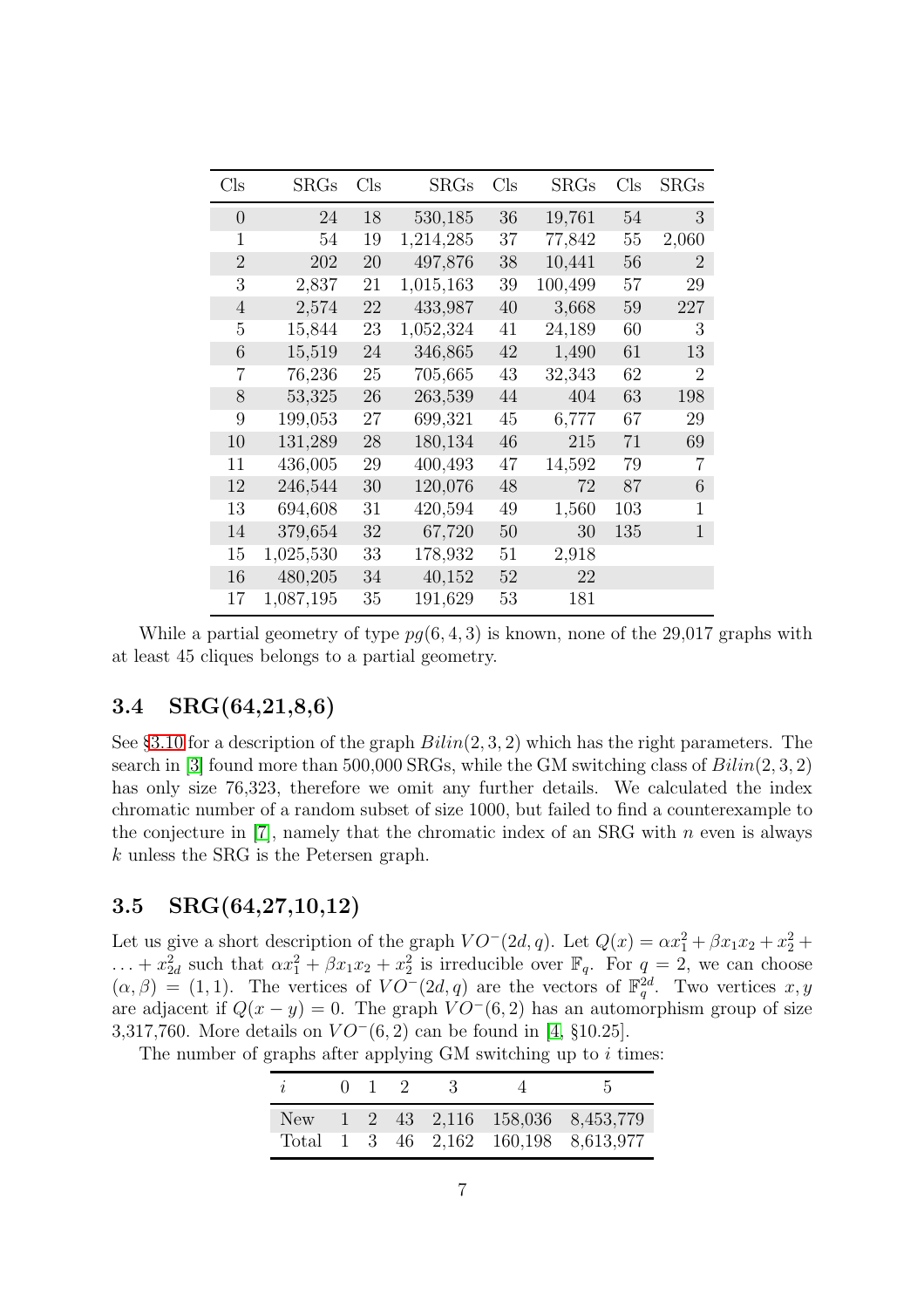| $'G_1$         | <b>SRGs</b> | G  | $\rm SRGs$ | G   | SRGs           | G         | <b>SRGs</b>    |
|----------------|-------------|----|------------|-----|----------------|-----------|----------------|
| 1              | 4,799,279   | 18 | 1          | 128 | 338            | 768       | 6              |
| $\overline{2}$ | 2,962,488   | 20 | 6          | 144 | $\overline{2}$ | 1,024     | 4              |
| 3              | 379         | 24 | 119        | 160 | 6              | 1,152     | $\overline{2}$ |
| 4              | 681,960     | 32 | 37,068     | 192 | 31             | 1,536     | 1              |
| 5              | 4           | 40 | 1          | 256 | 68             | 3,072     | $\overline{2}$ |
| 6              | 453         | 48 | 68         | 288 | $\overline{2}$ | 4,096     | 1              |
| 8              | 111,971     | 64 | 2,640      | 320 | 1              | 4,608     | $\overline{2}$ |
| 10             | 1           | 72 | 3          | 384 | 16             | 6,144     | 1              |
| 12             | 362         | 80 | 1          | 512 | 16             | 73,728    | 1              |
| 16             | 16,612      | 96 | 59         | 640 |                | 3,317,760 |                |

The sizes of the automorphism groups of the occurring graphs:

The graph  $VO^-(6, 2)$  is known to be  $(K_5 - e)$ -free and its complement is  $(K_7 - e)$ free. Therefore, it is a witness for the Ramsey number  $R(K_5 - e, K_7 - e) \geq 65$ , see [\[4,](#page-16-1) §10.25]. In fact,  $R(K_5 - e, K_7 - e) = 65$ . Among the 8,613,977 in out collection, it is the only graph with that property. Indeed, it includes only  $8K_5$ -free graphs for which the complement is  $K_7$ -free.

#### 3.6 SRG(64,28,12,12)

The graph  $VO^+(2d, q)$  can be constructed the same way as  $VO^-(2d, q)$  from the preceding section, but with  $(\alpha, \beta)$  chosen such that  $\alpha x_1^2 + \beta x_1 x_2 + x_2^2$  is reducible over  $\mathbb{F}_q$ . For  $q = 2$ , we can choose  $(\alpha, \beta) = (1, 0)$ . The graph  $VO^+(6, 2)$  has an automorphism group of size 2,580,480. More details on  $VO^+(6, 2)$  can be found in [\[4,](#page-16-1) §10.26].

The number of graphs after applying  $GM$  switching up to  $i$  times:

| i |  | $0 \t1 \t2$ | $\mathcal{A}$ | $\mathbf{A}$                          |
|---|--|-------------|---------------|---------------------------------------|
|   |  |             |               | New 1 1 52 2,680 201,883 10,858,742   |
|   |  |             |               | Total 1 3 55 2,735 204,618 11,063,360 |

The sizes of the automorphism groups of the occurring graphs: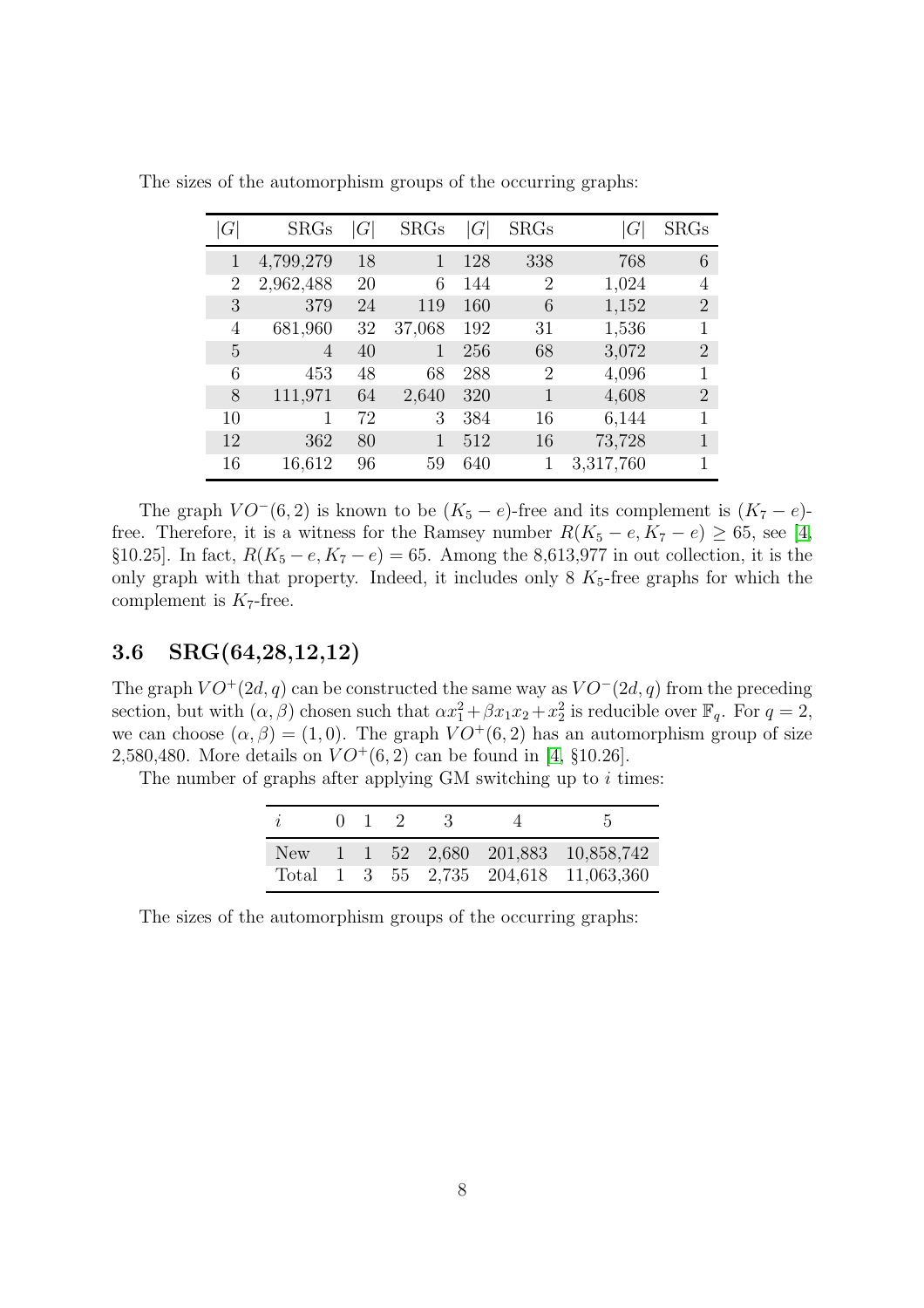| $\,G\,$        | <b>SRGs</b>    | G  | SRGs           | G     | <b>SRGs</b>    | $\, G \,$ | <b>SRGs</b>    |
|----------------|----------------|----|----------------|-------|----------------|-----------|----------------|
| 1              | 6,419,836      | 18 | $\overline{1}$ | 128   | 380            | 3,072     | $\overline{2}$ |
| $\overline{2}$ | 3,522,363      | 20 | 6              | 144   | $\overline{2}$ | 4,096     | 2              |
| 3              | 363            | 24 | 123            | 168   | 1              | 6,144     |                |
| 4              | 872,266        | 32 | 64,629         | 192   | 23             | 24,576    |                |
| 5              | 1              | 36 | 1              | 256   | 75             | 2,580,480 |                |
| 6              | 336            | 40 |                | 384   | 14             |           |                |
| 8              | 160,568        | 48 | 74             | 512   | 19             |           |                |
| 9              |                | 64 | 3,061          | 576   | $\overline{2}$ |           |                |
| 10             | $\overline{1}$ | 72 | 5              | 768   | $\overline{4}$ |           |                |
| 12             | 326            | 80 | 1              | 1,024 | 4              |           |                |
| 16             | 18,812         | 96 | 50             | 1,536 | 4              |           |                |

#### 3.7 SRG(70,27,12,9)

Note that as for parameters (57, 24, 11, 9), the classification of Steiner triple systems of order 21 [\[19,](#page-17-10) [20\]](#page-17-11) is another source for a large number of SRGs with parameters (70, 27, 12, 9). We assume that our list of 78,900,835 SRGs is mostly disjoint to the 13,168,639 SRGs in [\[19\]](#page-17-10) and the 83,003,869 SRGs in [\[20\]](#page-17-11) as the extra conditions in [\[19,](#page-17-10) [20\]](#page-17-11) appear to be rather restrictive.

The seed graph belongs to a Steiner triple system on 21 points and has an automorphism group of size 126.

The number of graphs after applying GM switching up to  $i$  times:

|     |  |  | $0 \t1 \t2 \t3 \t4 \t5$ |  |                                                                                                                                 |  |
|-----|--|--|-------------------------|--|---------------------------------------------------------------------------------------------------------------------------------|--|
| New |  |  |                         |  | $1 \quad 1 \quad 7 \quad 85 \quad 775 \quad 6.094 \quad 43.397 \quad 286.285 \quad 1.799.283 \quad 10.976.064 \quad 65.788.843$ |  |
|     |  |  |                         |  | Total 1 2 9 94 869 6.963 50.360 336.645 2.135.928 13.111.992 78.900.835                                                         |  |

The sizes of the automorphism groups of the occurring graphs:

| G |              |                           | $SRGs$  G  $SRGs$  G  $SRGs$ |       |  |
|---|--------------|---------------------------|------------------------------|-------|--|
|   | 1 78,899,457 | $\overline{\phantom{a}3}$ | 460                          | - 21  |  |
|   | 911          |                           |                              | 5 126 |  |

The complement of an SRG with parameters (70, 27, 12, 9) can be the point graph of a partial geometry of type  $pg(6, 6, 4)$ . An SRG belonging to such a partial geometry would have at least 70 cocliques of size 7 which pairwise meet in at most one vertex. In the following, we list the number of the cocliques of size 7.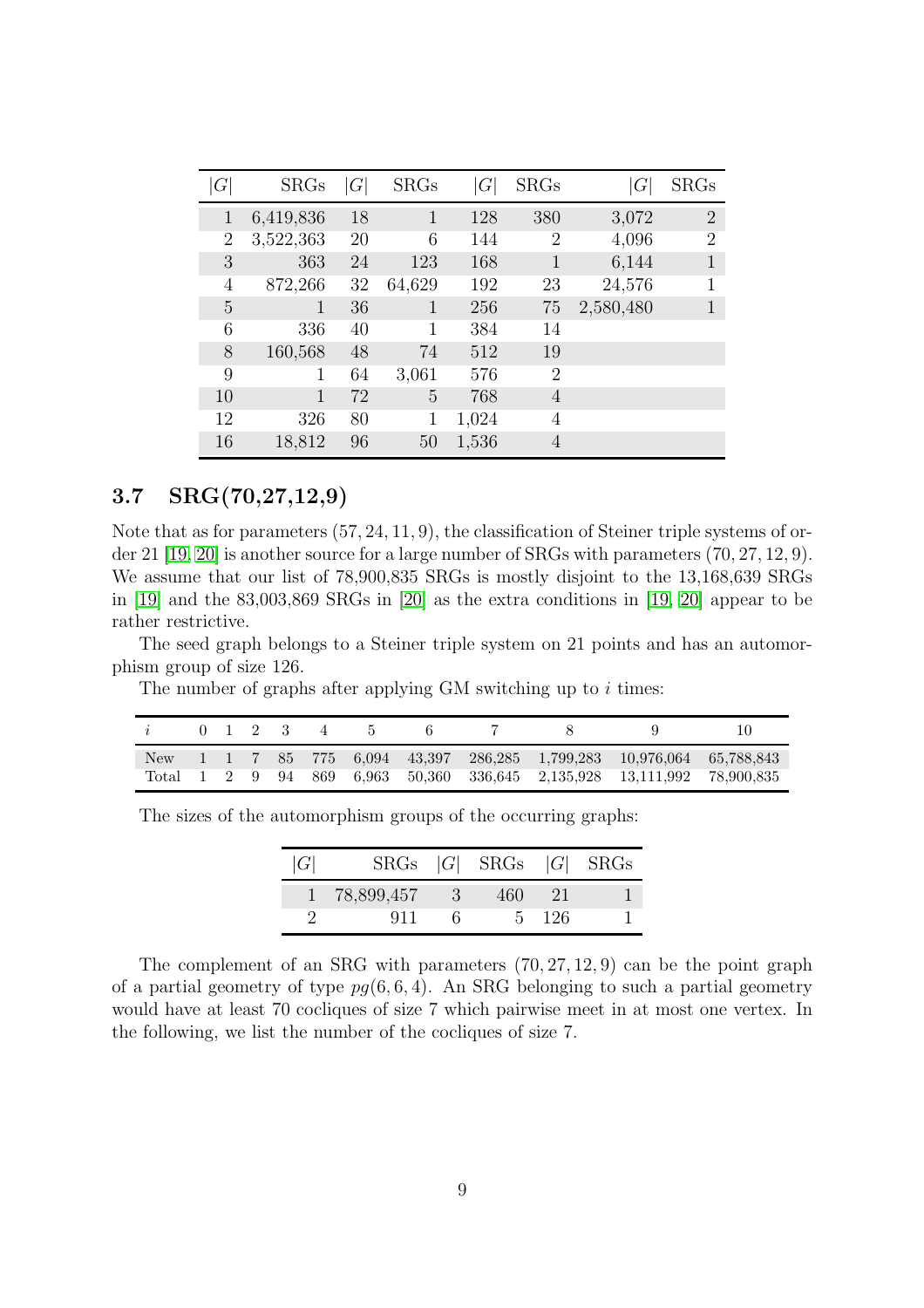| CoCls          | SRGs      | CoCls | SRGs      | CoCls | SRGs    | CoCls | <b>SRGs</b>    |
|----------------|-----------|-------|-----------|-------|---------|-------|----------------|
| $\overline{4}$ | 9         | 22    | 3,441,902 | 40    | 600,491 | 58    | 108            |
| 5              | 26        | 23    | 4,097,976 | 41    | 426,302 | 59    | 69             |
| 6              | 101       | 24    | 4,693,209 | 42    | 297,407 | 60    | 38             |
| 7              | 416       | 25    | 5,175,736 | 43    | 203,004 | 61    | 13             |
| 8              | 1,165     | 26    | 5,509,532 | 44    | 136,577 | 62    | 10             |
| 9              | 3,248     | 27    | 5,668,239 | 45    | 88,848  | 63    | $\overline{4}$ |
| 10             | 8,476     | 28    | 5,640,194 | 46    | 57,586  | 64    | 6              |
| 11             | 19,938    | 29    | 5,436,783 | 47    | 36,770  | 65    | 2              |
| 12             | 43,282    | 30    | 5,082,314 | 48    | 22,903  | 66    | $\overline{2}$ |
| 13             | 86,276    | 31    | 4,612,777 | 49    | 13,991  | 68    | $\overline{2}$ |
| 14             | 162,550   | 32    | 4,074,374 | 50    | 8,570   | 69    | $\mathbf{1}$   |
| 15             | 287,714   | 33    | 3,491,432 | 51    | 5,205   | 70    | $\overline{2}$ |
| 16             | 477,322   | 34    | 2,922,707 | 52    | 3,170   |       |                |
| 17             | 749,488   | 35    | 2,382,507 | 53    | 1,790   |       |                |
| 18             | 1,115,548 | 36    | 1,893,952 | 54    | 1,018   |       |                |
| 19             | 1,585,748 | 37    | 1,468,602 | 55    | 601     |       |                |
| 20             | 2,146,052 | 38    | 1,111,984 | 56    | 348     |       |                |
| 21             | 2,778,104 | 39    | 826,135   | 57    | 179     |       |                |

We found only two graphs with an sufficient amount of cocliques. One has an automorphism group of size 6, one of size 1. Both have at most 16 cocliques which pairwise meet in at most one vertex. Hence, we do not obtain a  $pg(6, 6, 4)$ .

#### 3.8 SRG(81,24,9,6)

A nice geometric graph with the given parameters can be obtained as follows. Let  $Q(x) =$  $x_1^2 - x_2^2 + x_3^2 + x_4^2$ . The vertices are the vectors of  $\mathbb{F}_3^4$ . Two vertices x and y are adjacent if  $Q(x - y) = 1$ . This graph is also known as  $VNO+(4, 3)$  and has an automorphism group of size 93,312.

The number of graphs after applying WQH switching with a partition of type  $3^2$ ,  $n-6$ up to  $i$  times:

| i |  | $0 \t1 \t2 \t3$ |  | $\Delta$ |                                           |
|---|--|-----------------|--|----------|-------------------------------------------|
|   |  |                 |  |          | New 1 2 31 596 15,183 377,270 7,048,525   |
|   |  |                 |  |          | Total 1 3 34 630 15,813 393,083 7,441,608 |

The sizes of the automorphism groups of the occurring graphs: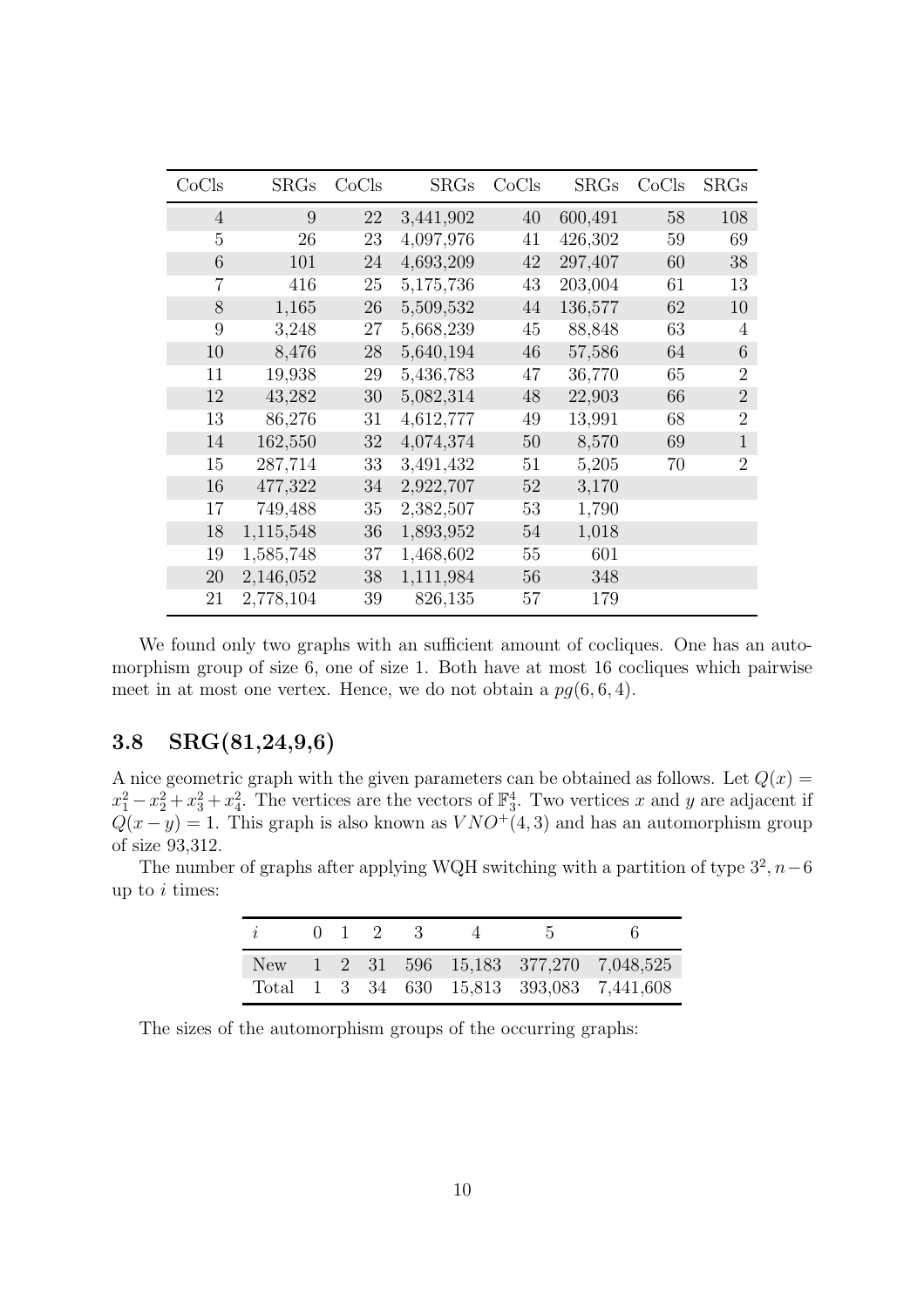| G  | <b>SRGs</b> | G  | <b>SRGs</b> | G   | <b>SRGs</b> | G      | <b>SRGs</b> |
|----|-------------|----|-------------|-----|-------------|--------|-------------|
|    | 7,213,765   | 18 | 664         | 108 | 18          | 1,944  |             |
| 2  | 62,221      | 24 | 20          | 144 |             | 93,312 | 1           |
| 3  | 154,705     | 27 | 27          | 162 | 6           |        |             |
| 4  | 635         | 36 | 96          | 216 | 4           |        |             |
| 6  | 7,228       | 48 | 5           | 324 | 3           |        |             |
| 8  | 6           | 54 | 56          | 432 |             |        |             |
| 9  | 1,820       | 72 |             | 486 | 1           |        |             |
| 12 | 311         | 81 | 5           | 972 | 4           |        |             |

#### 3.9 SRG(81,30,9,12)

Van Lint and Schrijver discovered a partial geometry of type  $pg(5, 5, 2)$  [\[27\]](#page-17-12), the vL-S partial geometry. The point graph of this partial geometry is an SRG with parameters (81, 30, 9, 12). Recently, a second partial geometry of the same type was discovered by Krčadinac  $[21]$  and, almost at the same time, by Crnković, Svob and Tonchev  $[9]$ . More details on  $VNO^{-}(4, 2)$  can be found in [\[4,](#page-16-1) §10.29].

We can describe the SRG derived from the vL-S geometry as follows. Let  $Q(x)$  =  $x_1^2 + x_2^2 + x_3^2 + x_4^2$ . The vertices are the vectors of  $\mathbb{F}_3^4$ . Two vertices x and y are adjacent if  $Q(x - y) = 1$ . This graph is also known as  $VNO<sub>4</sub><sup>2</sup>(3)$ .

The number of graphs after applying WQH switching with a partition of type  $3^2$ ,  $n-6$ up to  $i$  times:

|           | $\dot{i}$    |           |                   | 2          | 3          |                | .5               | 6                  |                    |  |
|-----------|--------------|-----------|-------------------|------------|------------|----------------|------------------|--------------------|--------------------|--|
|           | New<br>Total |           | $1\quad 2$<br>- 3 | 21<br>- 24 | 144<br>168 | 1,249<br>1,417 | 12,560<br>13,977 | 107,665<br>121,642 | 691,650<br>813,292 |  |
|           |              |           |                   |            |            |                |                  |                    |                    |  |
| $\dot{i}$ |              |           |                   |            |            |                | 10               | 11                 | 12                 |  |
| New       |              | 2,957,467 |                   |            | 7,041,075  |                | 4,892,852        | 835,010            | 25,742             |  |
| Total     |              | 3,770,759 |                   |            | 10,811,834 |                | 15,704,686       | 16,539,696         | 16,565,438         |  |

Further applications of the switching operation do not yield more graphs. The sizes of the automorphism groups of the occurring graphs:

| $G\$ | <b>SRGs</b> | G  | <b>SRGs</b> | G   | <b>SRGs</b>    | G       | <b>SRGs</b> |
|------|-------------|----|-------------|-----|----------------|---------|-------------|
|      | 964         | 16 | 4           | 81  | 12             | 3,888   |             |
| 2    | 474         | 18 | 1,828       | 108 | 48             | 116,640 | 1           |
| 3    | 3,704,564   | 24 | 42          | 144 | 3              |         |             |
| 4    | 172         | 27 | 308         | 162 | 12             |         |             |
| 6    | 58,460      | 36 | 48          | 216 | 7              |         |             |
| 8    | 6           | 48 | 5           | 324 | 6              |         |             |
| 9    | 2,998       | 54 | 164         | 432 | $\overline{2}$ |         |             |
| 12   | 622         | 72 | 3           | 972 | 5              |         |             |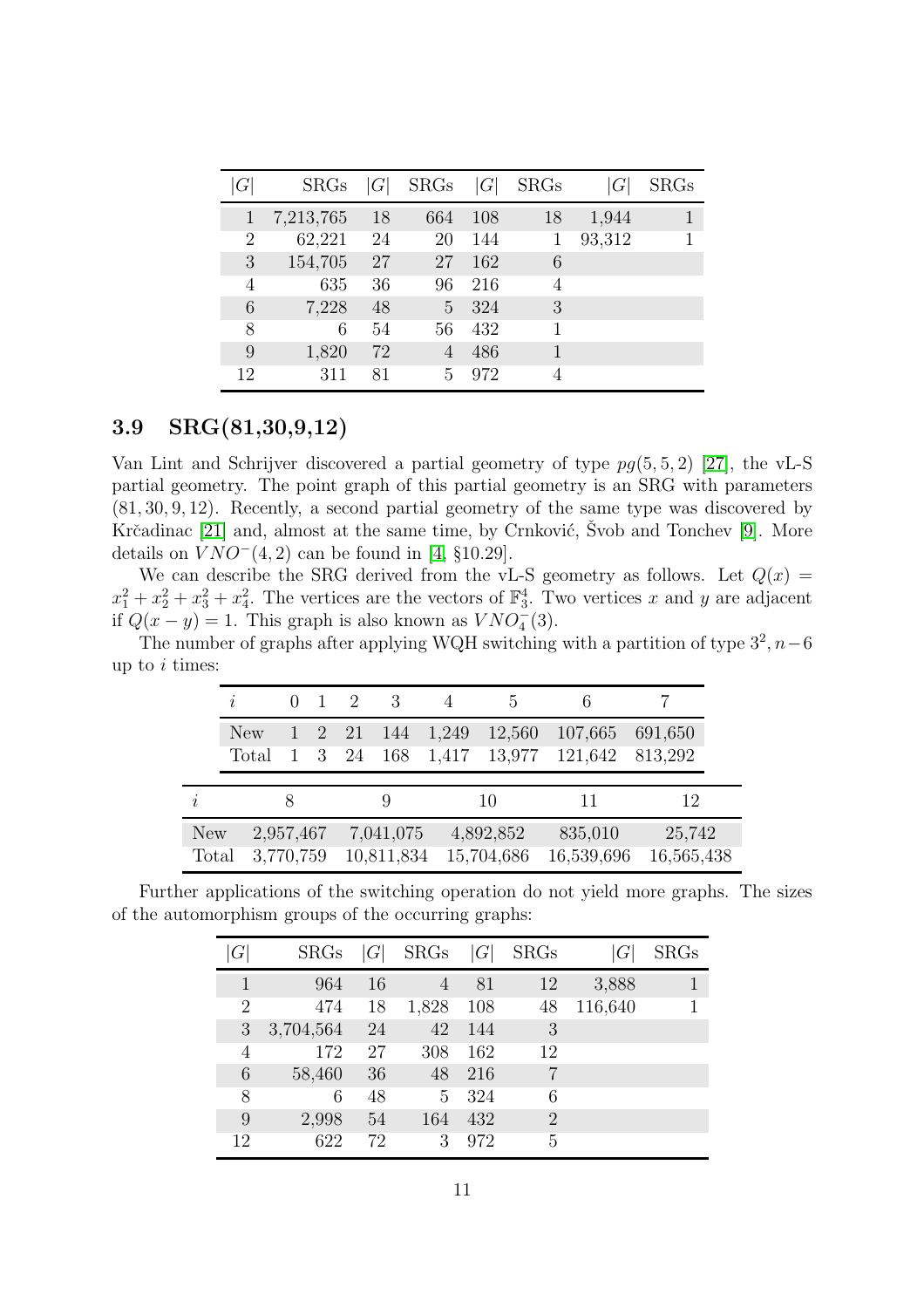Note that our seed graph, the point graph of the vL-S partial geometry has an automorphism group of size 116,640. By comparing autormorphism group sizes, we see that our list cannot contain all of the 14 SRGs described in [\[9\]](#page-16-10).

A partial geometry  $pq(5, 5, 2)$  necessarily has at least 81 cliques of size 6 which pairwise meet in at most one vertex. Our search produced 38 SRGs with sufficiently many cliques of size 6. Only the one corresponding to the vL-S partial geometry and the Krčadinac partial geometry actually are point graphs of partial geometries. Hence, we rediscover the Krčadinac partial geometry via a third method. The distance between the vL-S partial geometry and the Krčadinac partial geometry is 6 WQH switchings with  $|C_1| = 3$ .

| $\mathrm{Cls}$ | <b>SRGs</b> | Cls | <b>SRGs</b>    | Cls | <b>SRGs</b>    | Cls | SRGs           | Cls | <b>SRGs</b>    |
|----------------|-------------|-----|----------------|-----|----------------|-----|----------------|-----|----------------|
| $\overline{0}$ | 1,461,188   | 16  | 37             | 32  | 47             | 50  | 14             | 81  | 10             |
| $\mathbf{1}$   | 60          | 17  | 11             | 33  | 412            | 51  | 1              | 84  | 3              |
| $\overline{2}$ | 145         | 18  | 39,752         | 34  | 15             | 52  | $\overline{2}$ | 90  | 14             |
| 3              | 1,163,023   | 19  | $\overline{2}$ | 35  | 4              | 54  | 276            | 98  | $\overline{2}$ |
| $\overline{4}$ | 92          | 20  | 48             | 36  | 2,262          | 56  | 17             | 102 | $\mathbf{1}$   |
| $\overline{5}$ | 17          | 21  | 15,331         | 37  | 1              | 57  | 10             | 108 | 4              |
| 6              | 553,360     | 22  | 39             | 38  | 24             | 58  | 1              | 126 | $\mathbf{1}$   |
| $\overline{7}$ | 19          | 23  | 8              | 39  | 956            | 59  | $\overline{2}$ | 162 | $\mathbf{1}$   |
| 8              | 43          | 24  | 8,321          | 40  | 38             | 60  | 18             |     |                |
| 9              | 354,325     | 25  | $\overline{2}$ | 42  | 625            | 63  | 30             |     |                |
| 10             | 60          | 26  | 13             | 43  | 18             | 65  | $\overline{2}$ |     |                |
| 11             | 12          | 27  | 5,104          | 44  | 18             | 66  | 31             |     |                |
| 12             | 129,865     | 28  | 35             | 45  | 408            | 70  | 8              |     |                |
| 13             | 13          | 29  | $\mathbf{1}$   | 46  | $\overline{2}$ | 72  | 54             |     |                |
| 14             | 54          | 30  | 2,840          | 47  | 3              | 76  | $\overline{4}$ |     |                |
| 15             | 31,309      | 31  | 12             | 48  | 273            | 78  | 6              |     |                |

#### <span id="page-11-0"></span>3.10 SRG(81, 32, 13,12)

The graph  $Bilin(2, m-2, q), n \geq 4$ , can be described as follows. The vertices are the set of all 2-spaces of  $\mathbb{F}_q^m$  which are disjoint to a fixed  $(m-2)$ -space. Two 2-spaces are adjacent if their meet is a 1-space. This yields an SRG. For  $n = 4$  and  $q = 3$ , its parameters are  $(81, 32, 13, 12)$  and it has an automorphism group of size 186,624.

The number of graphs after applying WQH switching with a partition of type  $3^2$ ,  $n-6$ up to  $i$  times:

|  | $0 \t1 \t2$ | $\mathcal{A}$ | $\Delta$ |                                              |
|--|-------------|---------------|----------|----------------------------------------------|
|  |             |               |          | New 1 2 41 963 29,120 841,699 20,520,777     |
|  |             |               |          | Total 1 3 44 1,007 30,127 871,826 21,392,603 |

The sizes of the automorphism groups of the occurring graphs: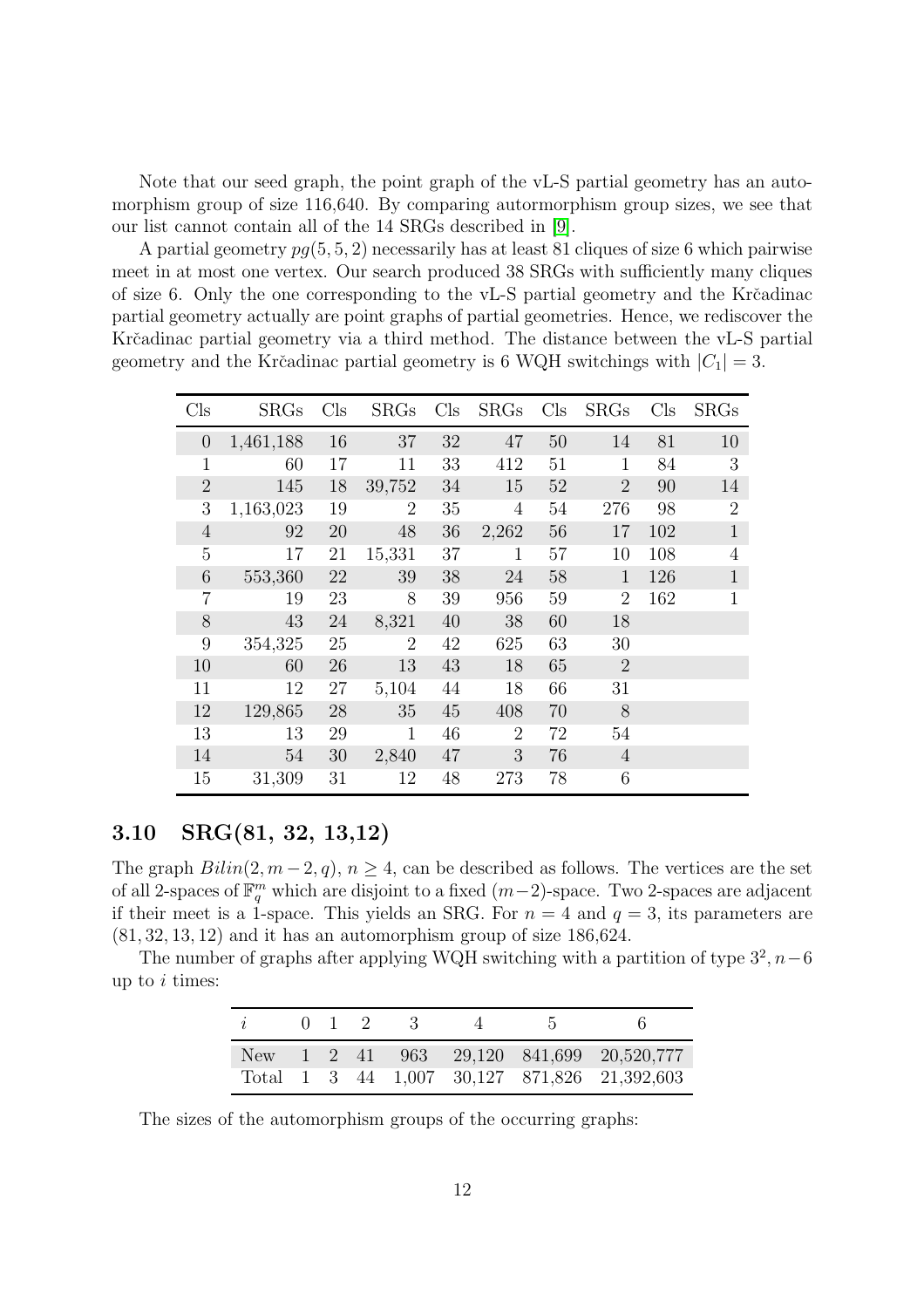| G              | <b>SRGs</b> | G  | <b>SRGs</b> | $\, G \,$ | <b>SRGs</b>    | G       | <b>SRGs</b> |
|----------------|-------------|----|-------------|-----------|----------------|---------|-------------|
| 1              | 20,082,770  | 24 | 74          | 108       | 27             | 186,624 | 1           |
| $\overline{2}$ | 286,231     | 27 | 163         | 144       | 4              |         |             |
| 3              | 961,829     | 32 | 3           | 162       | 3              |         |             |
| 4              | 6,108       | 36 | 182         | 216       | 9              |         |             |
| 6              | 45,007      | 48 | 8           | 288       | 1              |         |             |
| 8              | 206         | 54 | 111         | 324       | 5              |         |             |
| 9              | 4,971       | 64 | 1           | 432       | $\overline{2}$ |         |             |
| 12             | 1,225       | 72 | 7           | 486       | 1              |         |             |
| 16             | 16          | 81 | 5           | 972       | 6              |         |             |
| 18             | 3,623       | 96 | 3           | 3,888     | 1              |         |             |

#### 3.11 SRG(85, 20, 3, 5)

See §[3.3](#page-4-0) for a description of the graph  $Sp(4,4)$ . It has an automorphism group of size 1,958,400. The number of graphs after applying WQH switching with a partition of type  $4^2, n-8$  up to *i* times:

| $\hat{i}$ |  | $0 \quad 1 \quad 2$ | $\mathbb{R}^2$ |                                 |
|-----------|--|---------------------|----------------|---------------------------------|
|           |  |                     |                | New 1 1 16 442 12,303 225,024   |
|           |  |                     |                | Total 1 2 18 460 12,763 237,787 |

Van Dam and Guo provide 127,433 graphs with parameters (120, 63, 30, 36) in [\[12\]](#page-16-11). The list of graphs here shares precisely 3,501 entries with their list.

|  | The sizes of the automorphism groups of the occurring graphs: |  |  |
|--|---------------------------------------------------------------|--|--|
|  |                                                               |  |  |

| G              | SRGs    | $\,G\,$ | SRGs           |           | ${\rm SRGs}$ |
|----------------|---------|---------|----------------|-----------|--------------|
| $\overline{1}$ | 100,064 | 20      | 3              | 192       | 1            |
| 2              | 116,790 | 24      | 23             | 240       | 1            |
| 3              | 87      | 32      | 51             | 288       | 1            |
| 4              | 19,268  | 36      | 1              | 384       | 3            |
| 5              | 2       | 48      | 8              | 768       |              |
| 6              | 29      | 64      | 15             | 1,280     | 1            |
| 8              | 1,167   | 72      | $\overline{2}$ | 1,536     |              |
| 12             | 47      | 96      | 8              | 2,304     | 1            |
| 16             | 206     | 128     | 5              | 1,958,400 |              |

#### 3.12 SRG(96, 19, 2, 4)

See [\[5,](#page-16-12) §8.A] for a construction of graphs of type Haemers(q). Note that even for fixed q, this does not uniquely determine the graph. Our seed graph has an automorphism group of size 9,216. The number of graphs after applying WQH switching with a partition of type  $4^2$ ,  $n-8$  up to *i* times: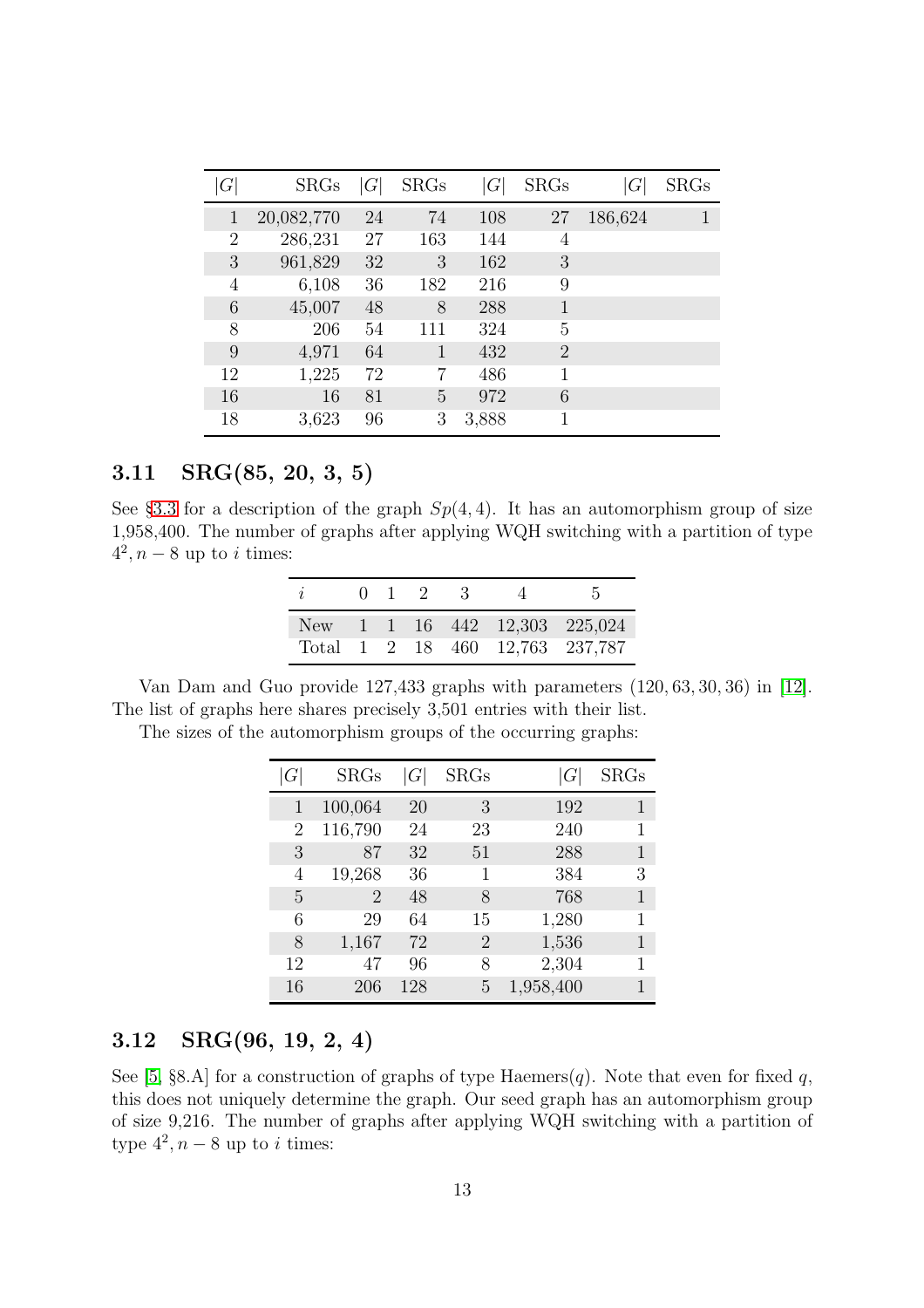| i |  | $0 \t1 \t2 \t3$ |  | $\Delta$ |                                       |
|---|--|-----------------|--|----------|---------------------------------------|
|   |  |                 |  |          | New 1 2 17 160 1,680 17,578 158,602   |
|   |  |                 |  |          | Total 1 3 20 180 1,860 19,438 178,040 |

The sizes of the automorphism groups of the occurring graphs:

| G  | ${\rm SRGs}$ | G   | $\rm SRGs$     |       | SRGs |
|----|--------------|-----|----------------|-------|------|
| 1  | 122,184      | 18  | $\overline{2}$ | 144   | 1    |
| 2  | 43,093       | 24  | 33             | 192   | 5    |
| 3  | 122          | 32  | 144            | 256   | 3    |
| 4  | 9,605        | 36  | 1              | 288   | 1    |
| 6  | 41           | 48  | 25             | 384   | 1    |
| 8  | 2,113        | 64  | 38             | 768   | 3    |
| 9  | 1            | 72  | 1              | 1,024 | 1    |
| 12 | 78           | 96  | 13             | 1,536 | 1    |
| 16 | 510          | 128 | 19             | 9,216 | 1    |

### 3.13 SRG(96, 20, 4, 4)

Our seed graph is the point graph of the unique generalized quadrangle of order (5, 3) and has a group of size 138,240. The number of graphs after applying WQH switching with a partition of type  $4^2$ ,  $n-8$  up to *i* times:

|               |  | $0 \quad 1 \quad 2 \quad 3$ |  | h |                                       |
|---------------|--|-----------------------------|--|---|---------------------------------------|
| New 1 2 13 95 |  |                             |  |   | 949 10,773 121,172                    |
|               |  |                             |  |   | Total 1 3 16 111 1,060 11,833 133,005 |

The sizes of the automorphism groups of the occurring graphs:

| $\,G$ | <b>SRGs</b> | G  | <b>SRGs</b>    | G   | <b>SRGs</b>    | G       | SRGs           |
|-------|-------------|----|----------------|-----|----------------|---------|----------------|
|       | 18,759      | 20 |                | 128 | 139            | 1,024   | 4              |
| 2     | 56,510      | 24 | 47             | 144 | $\overline{2}$ | 1,152   |                |
| 3     | 18          | 32 | 1,351          | 192 | 10             | 1,536   | 6              |
| 4     | 38,277      | 48 | 53             | 240 | 1              | 3,072   | 4              |
| 6     | 34          | 54 |                | 256 | 59             | 7,680   | $\overline{2}$ |
| 8     | 12,673      | 64 | 463            | 384 | 8              | 138,240 |                |
| 12    | 51          | 72 | $\overline{2}$ | 512 | 17             |         |                |
| 16    | 4,475       | 80 |                | 640 | 1              |         |                |
| 18    | 1           | 96 | 24             | 768 | 9              |         |                |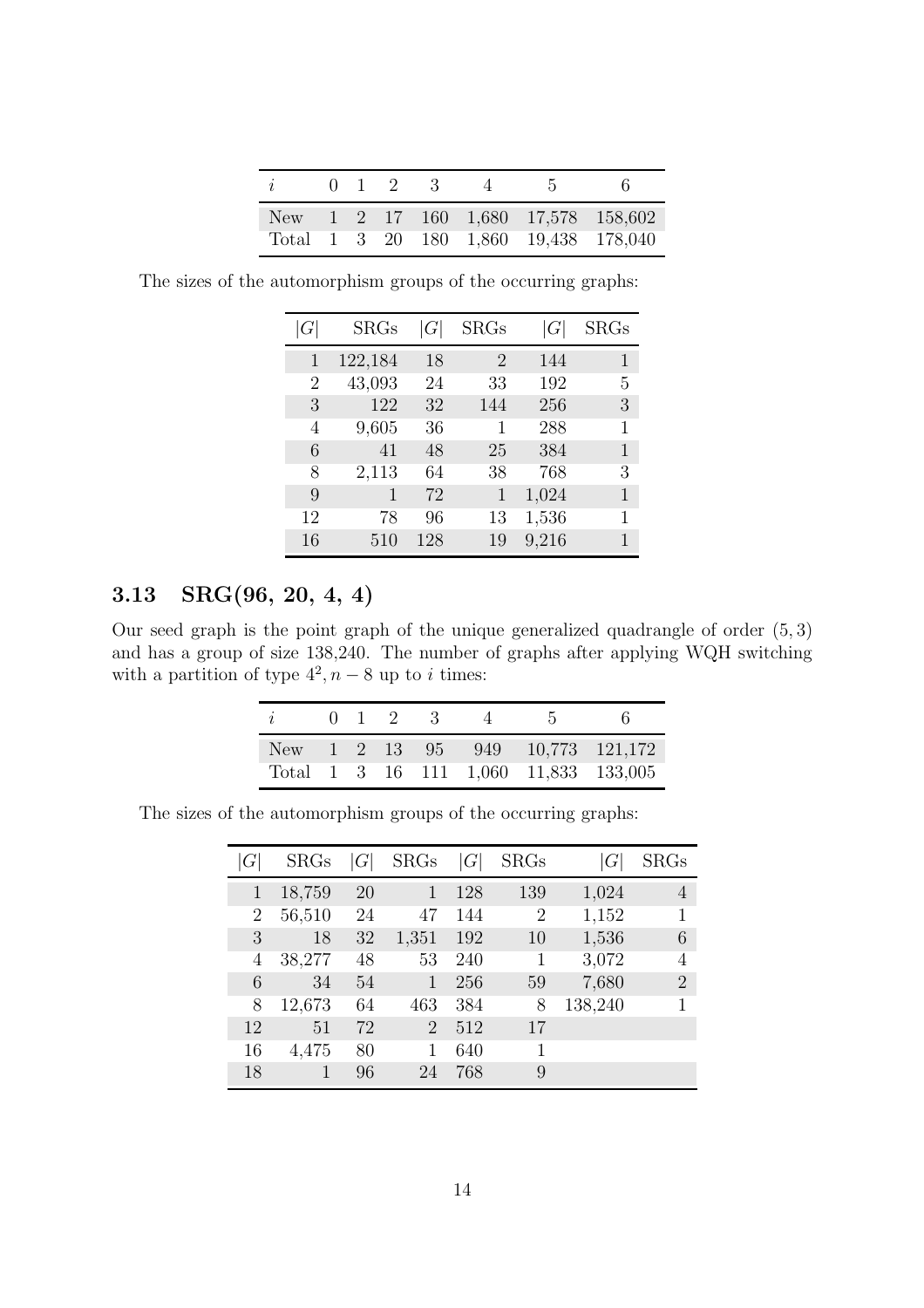#### 3.14 SRG(120, 63, 30, 36)

Our seed graph is the graph  $NO_8^+(2)$ . It vertices are the non-singular points of  $\mathbb{F}_2^8$  with respect to a non-degenerate quadratic form of hyperbolic type. Our seed graph has an automoprhism group of size 348,364,800.

The number of graphs after applying GM switching with a partition of type  $2^2$ ,  $n-4$ up to  $i$  times:

| $\boldsymbol{i}$ | $\mathbf{I}$ | $\mathcal{L}$ |                                              |
|------------------|--------------|---------------|----------------------------------------------|
| New \,           |              |               | $1\quad 2\quad 55\quad 8,166\quad 4,700,413$ |
| Total            |              |               | 1 3 58 8.224 4.708.637                       |

The sizes of the automorphism groups of the occurring graphs:

| G              | <b>SRGs</b> | G   | <b>SRGs</b>                 | G     | <b>SRGs</b>    | G           | <b>SRGs</b>    |
|----------------|-------------|-----|-----------------------------|-------|----------------|-------------|----------------|
| $\mathbf 1$    | 3,008,218   | 36  | 15                          | 576   | 9              | 4,608       | $\overline{4}$ |
| $\overline{2}$ | 1,199,122   | 48  | 755                         | 640   | 1              | 6,144       | 4              |
| 3              | 748         | 60  | $\mathcal{D}_{\mathcal{A}}$ | 720   | 1              | 9,216       | 1              |
| $\overline{4}$ | 345,860     | 64  | 11,962                      | 768   | 96             | 12,288      | 1              |
| 6              | 1,934       | 72  | 14                          | 1,024 | 45             | 15,360      | 1              |
| 8              | 93,313      | 96  | 333                         | 1,152 | 5              | 23,040      | 1              |
| 9              | 5           | 128 | 8,530                       | 1,536 | 47             | 24,576      | $\overline{2}$ |
| 12             | 3,039       | 144 | 9                           | 1,920 | $\overline{2}$ | 36,864      | 3              |
| 16             | 25,106      | 192 | 112                         | 2,048 | 8              | 110,592     | 1              |
| 18             | 15          | 256 | 1,334                       | 2,304 | 4              | 348,364,800 | 1              |
| 20             | 1           | 288 | 6                           | 2,688 | $\mathbf{1}$   |             |                |
| 24             | 1,828       | 384 | 610                         | 3,072 | 10             |             |                |
| 32             | 5,323       | 512 | 194                         | 4,096 | 1              |             |                |

### 4 Future Work

It might be very fruitful to use switching to optimize SRGs for a certain parameter. For instance, switching embeds naturally in a threshold accepting algorithm. Note that for Steiner triple systems, one can find a similar suggestion in [\[16\]](#page-17-9).

Our investigation is incomplete in at least two ways. Firstly, we might not have checked all known SRGs with less than 100 vertices for the considered switchings. Secondly, surely there exist SRGs for some of the parameters which are at the time of writing unknown. Here is a list of all sets of parameters for which SRGs are known, but we failed at finding a graph for which our switching works. Note that we did not investigate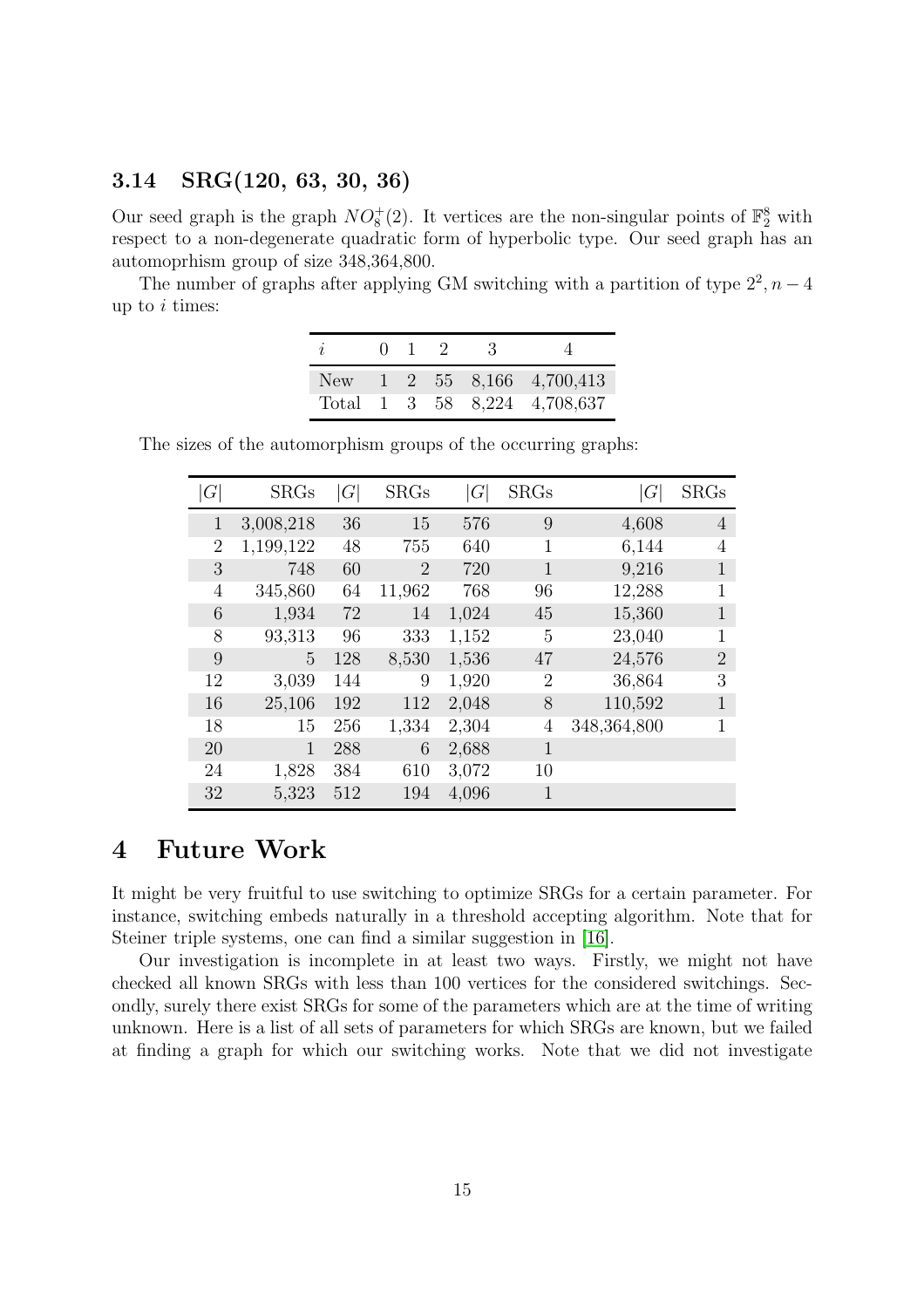parameter sets which are completely classified.

| (37, 18, 8, 9),   | (41, 20, 9, 10),  | (45, 22, 10, 11), | (49, 24, 11, 12), |
|-------------------|-------------------|-------------------|-------------------|
| (50, 21, 8, 9),   | (53, 26, 12, 13), | (65, 32, 15, 16), | (70, 27, 12, 9),  |
| (73, 36, 17, 18), | (81, 40, 19, 20), | (82, 36, 15, 16), | (89, 44, 21, 22)  |
| (97, 48, 23, 24), | (99, 48, 22, 24). |                   |                   |

Acknowledgement The author is supported by a postdoctoral fellowship of the Research Foundation - Flanders (FWO). The author would like to thank Andries Brouwer and Gordon Royle for comments and suggestions on earlier drafts of this paper.

# A Ambiguous Seed Graphs

Here we list the used seed graphs for the less beautiful seed graphs.

### A.1 SRG(57,24,11,9)

x'MjkWRlZLZHuJY^J]~NvkT?^\_KB[Sl\_LAimY\_Wxy\_WFSGj'M\_zopIn|?ZeaYYMo{Ceu NC\Lap{\\_]???^~{LiEiOKMaiaLQISj?taGIsd[cIMQLRoHMSMq['wg@@PUDl@xpcG[p @|QlDCSeedCiHOrJ\_yOOwdzLASGw'zhrE\_OjhCwlACKySW?Q@|[ouOBOBtuPrHaFGHuO eb?sYB[ob'KOe\_u@rbE@jGHoMY[@p{\_deCTgBbe\_qqCVgBb\_]E@rK{?????~~~~

### A.2 SRG(70,27,12,9)

~?@EQd\_pJPwdUi{chWU'w]W^hm'Xt?}pX^HYwRu\G}WF~~sLX?Sdp?kd\_HmLGAtS'BFT WGdYLGqAy[HaIpe]?NADaiCLQcXOc}pO\_'Z{aaCI^eGbhlGXCRTqcF\_@}?N{RWiY[QPf Eal'\_???F~~{TDQGdcAIbKCXaAdOa'[cBUgGSMe?ss[\_EIOakhi?cW'SqET?'ESzpHe@ ?havWEX\_oEWWXURAHe\_ChDpg\_rW?YNoo?pwK?oxkKQeABD[PqQLHADAyakGXOCHoI}V@ Dg?'i@^\BgJQ\_GbqIIV@RD@@UooE?@hQ\_|h\_tH?ASl?zUOy?R@PhOJ\_FeoBGITgCw@xr ?eAa?^JUORW@cDG@{ueAMW?F'tgC\KCMg?F'ySAiqAVS?Bow@{c?{o~???????~~~~w

### A.3 SRG(96,19,2,4)

~?@\_????CA?[\_K?C?G?S\_Ao???q@cACo?W?AA??OO??oEHC\_WQCCGOGGCO\_?Ew?CQ?d?P \_G[?S?d?@O?s?ScY??D'J??@EGE@OPG'GDE?@o??@OD@\_'A\_GaP@PC??a\_aG\_?OSH'IA? Q@@GSGAOC?WBD?S?GWCg\_g?Q?CgOPJ?OAEGAKoCCSAH?OgGGgHCAD?cO\_CPG@\_W\_OG\_oA OAGDCO@C?'C?oa?\_\_Pg@?O?oCC'OG@?C\_\_'?'AG'?AC?x?cD@?CA@WB?wKe?K?Ka@\_\_aK g?SaGQGAaQ\_DAEE?M??\_^\_??GOAQC'I@O?C\_@cAQDA\_??EECKe?W?WKKA\_SI?@G?AQOWD @\_?E?B??N~??????F}???????@}@QpO?OOa?K?GUcW?OOa?H?CoCS?@OaaG\_CE@D??DAI Ga?OAa\_PC@@CY?@?II@@GC@Cw?C?C'X?'GCU????CHQOGWCS\_???G?????????F~~?BBo @\_?oK?w\_AGPGPa?\_O@?QDAHCPDG?'?C?SD@\_??@~w????Ko?I????AYeT@CB@@O????XU Y\_'@GO@~\_?????@xw?@oOIOOB\_Gp?QG?OOOh?OF?aP?QG@?IR?E\_GQA?OGK?\_Ap\_CgGO\_ \_OCH?\_DG\_hO'?G?gA\_@??UGGdAOA?I?a?O?EPPPCG@O'???iG?BDDAO\_D?c??AgO????B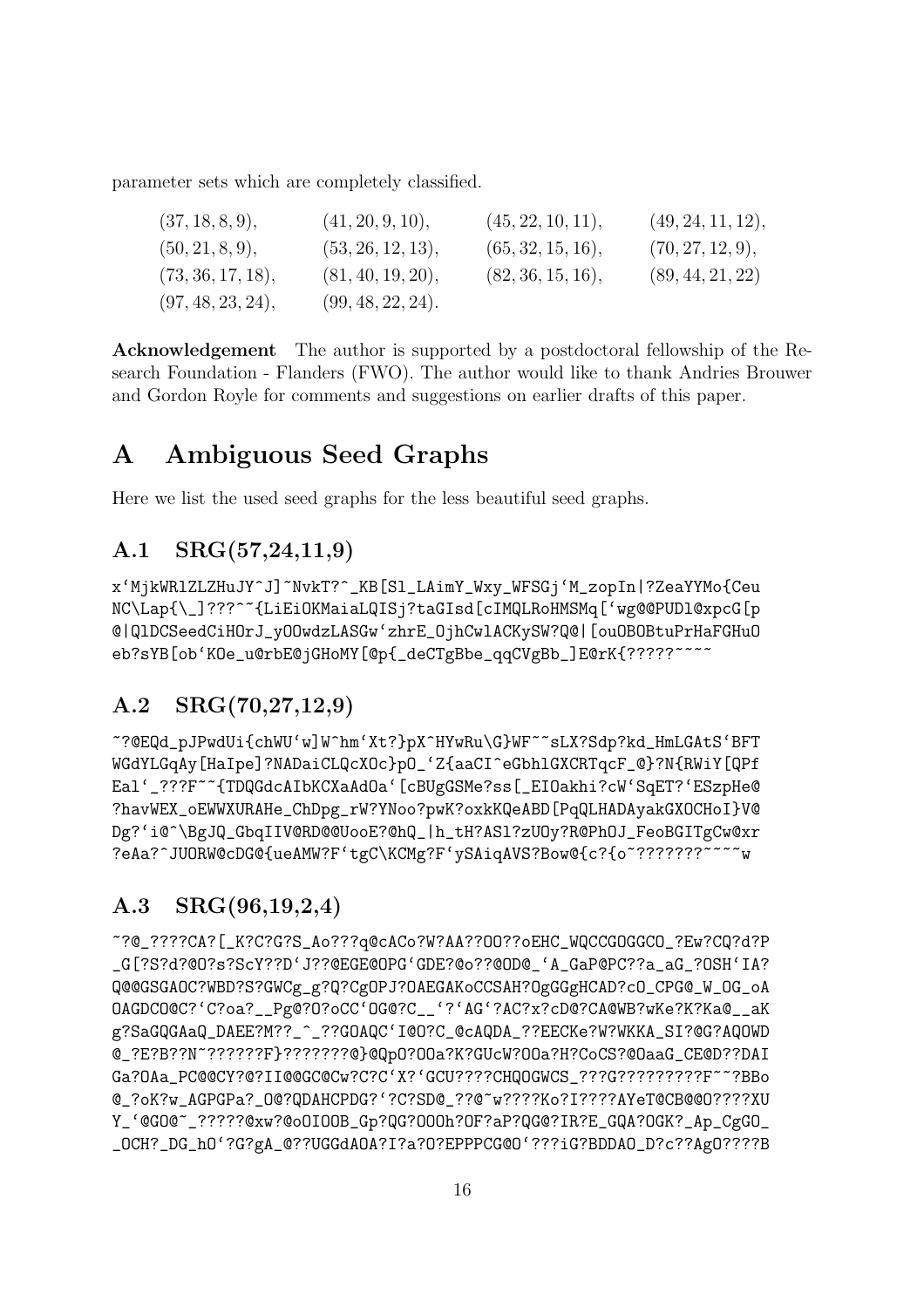\_?wW?Fo?B\_?K??AHO\_P\_gs?QOA\_??@@aOGcDJ?BC@O???O@KE?]?wB?\_?o???????????  $70~\degree$   $\degree$ 

## <span id="page-16-5"></span>References

- <span id="page-16-2"></span>[1] A. Abiad and W. H. Haemers. Switched symplectic graphs and their 2-ranks. Des. Codes Cryptogr., 81(1):35–41, 2016.
- <span id="page-16-7"></span>[2] L. Babai. Isomorphism testing and symmetry of graphs. Ann. Discrete Math., 8:101–109, 1980.
- <span id="page-16-1"></span>[3] M. Behbahani, C. Lam, and P. R. J. Ostergård. On triple systems and strongly regular graphs. J. Combin. Theory Ser. A, 119(7):1414–1426, 2012.
- <span id="page-16-12"></span>[4] A. E. Brouwer and H. Van Maldeghem. Strongly Regular Graphs. Cambridge University Press, 2022.
- [5] A. E. Brouwer and J. H. van Lint. Strongly regular graphs and partial geometries. In Enumerations and design (Waterloo, Ont., 1982), 85–122. Academic Press, Toronto, ON, 1984.
- [6] P. J. Cameron. Random strongly regular graphs? Discrete Math., 273(1-3):103–114, 2003. EuroComb'01 (Barcelona).
- <span id="page-16-9"></span>[7] S. Cioabǎ, K. Guo, and W. H. Haemers. The chromatic index of strongly regular graphs. Ars Math. Contemp., 20(2):187–194, 2021.
- <span id="page-16-8"></span>[8] N. Cohen and D. V. Pasechnik. Implementing Brouwer's database of strongly regular graphs. Des. Codes Cryptogr., 84(1-2):223–235, 2017.
- <span id="page-16-10"></span>[9] D. Crnković, A. Svob, and V. D. Tonchev. Strongly regular graphs with parameters  $(81, 30, 9, 12)$  and a new partial geometry  $pg(5, 5, 2)$ . J. Algebraic Combin., 53:253– 261, 2021.
- <span id="page-16-4"></span>[10] C. D. Godsil and B. D. McKay. Constructing cospectral graphs. Aequationes Math., 25(2-3):257–268, 1982.
- <span id="page-16-3"></span>[11] C. Godsil, K. Guo, and T. G. J. Myklebust. Quantum walks on generalized quadrangles. Electron. J. Combin., 24(4):Paper No. 4.16, 6, 2017.
- <span id="page-16-11"></span>[12] E. van Dam and K. Guo. Pseudo-Geometric Strongly Regular Graphs with a Regular Point. [arXiv:2204.04755](http://arxiv.org/abs/2204.04755) [math.CO], 2022.
- <span id="page-16-6"></span><span id="page-16-0"></span>[13] X. L. Hubaut. Strongly regular graphs. Discrete Math., 13(4):357–381, 1975.
- [14] F. Ihringer. A switching for all strongly regular collinearity graphs from polar spaces. J. Algebraic Combin., 46(2):263–274, 2017.